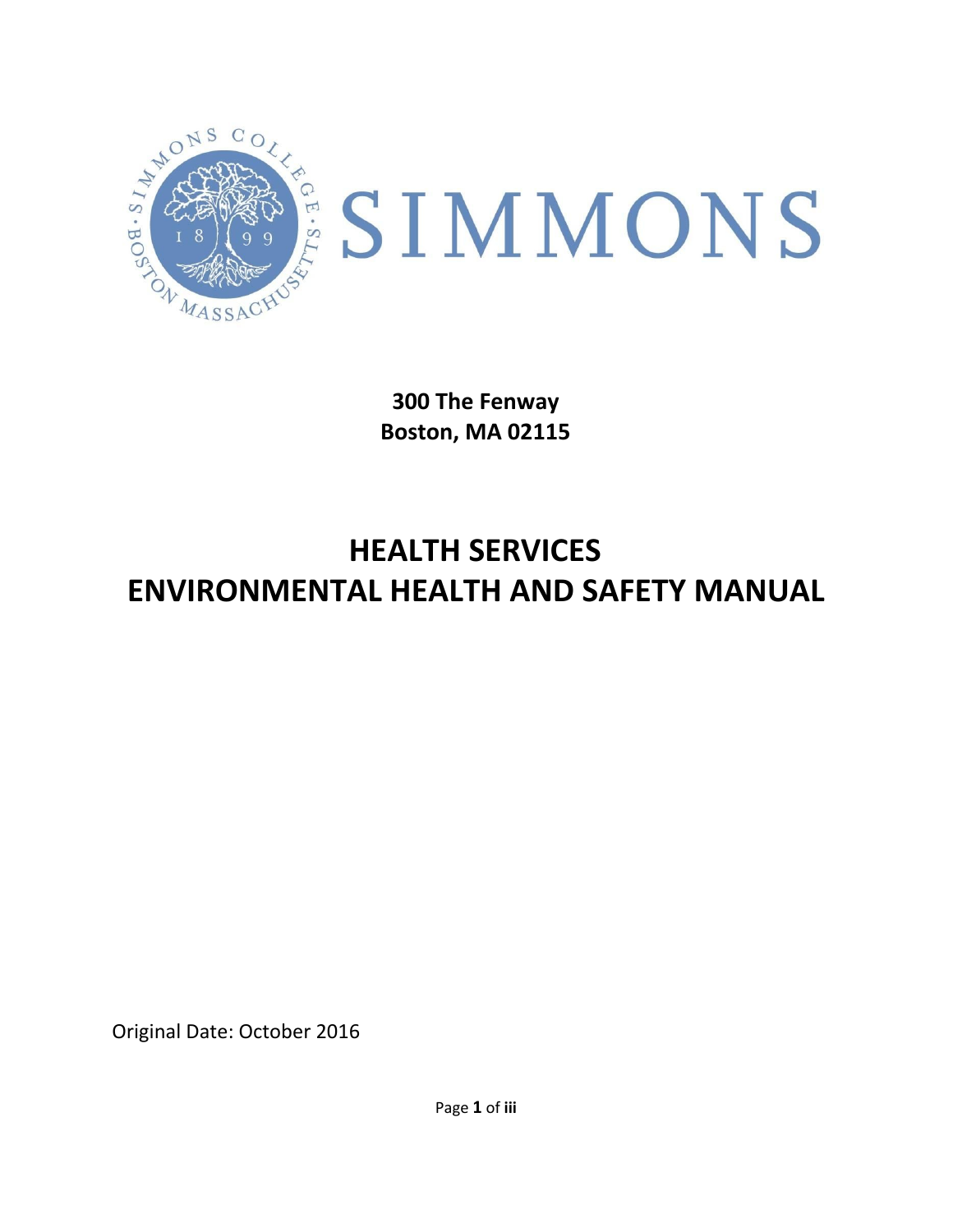### **HEALTH SERVICES EH&S MANUAL REVIEW SUMMARY**

| Revision(s) | By | <b>Affiliation</b> | Date | <b>Changes</b> |
|-------------|----|--------------------|------|----------------|
|             |    |                    |      |                |
|             |    |                    |      |                |
|             |    |                    |      |                |
|             |    |                    |      |                |
|             |    |                    |      |                |
|             |    |                    |      |                |
|             |    |                    |      |                |
|             |    |                    |      |                |
|             |    |                    |      |                |
|             |    |                    |      |                |
|             |    |                    |      |                |
|             |    |                    |      |                |
|             |    |                    |      |                |
|             |    |                    |      |                |
|             |    |                    |      |                |
|             |    |                    |      |                |
|             |    |                    |      |                |
|             |    |                    |      |                |
|             |    |                    |      |                |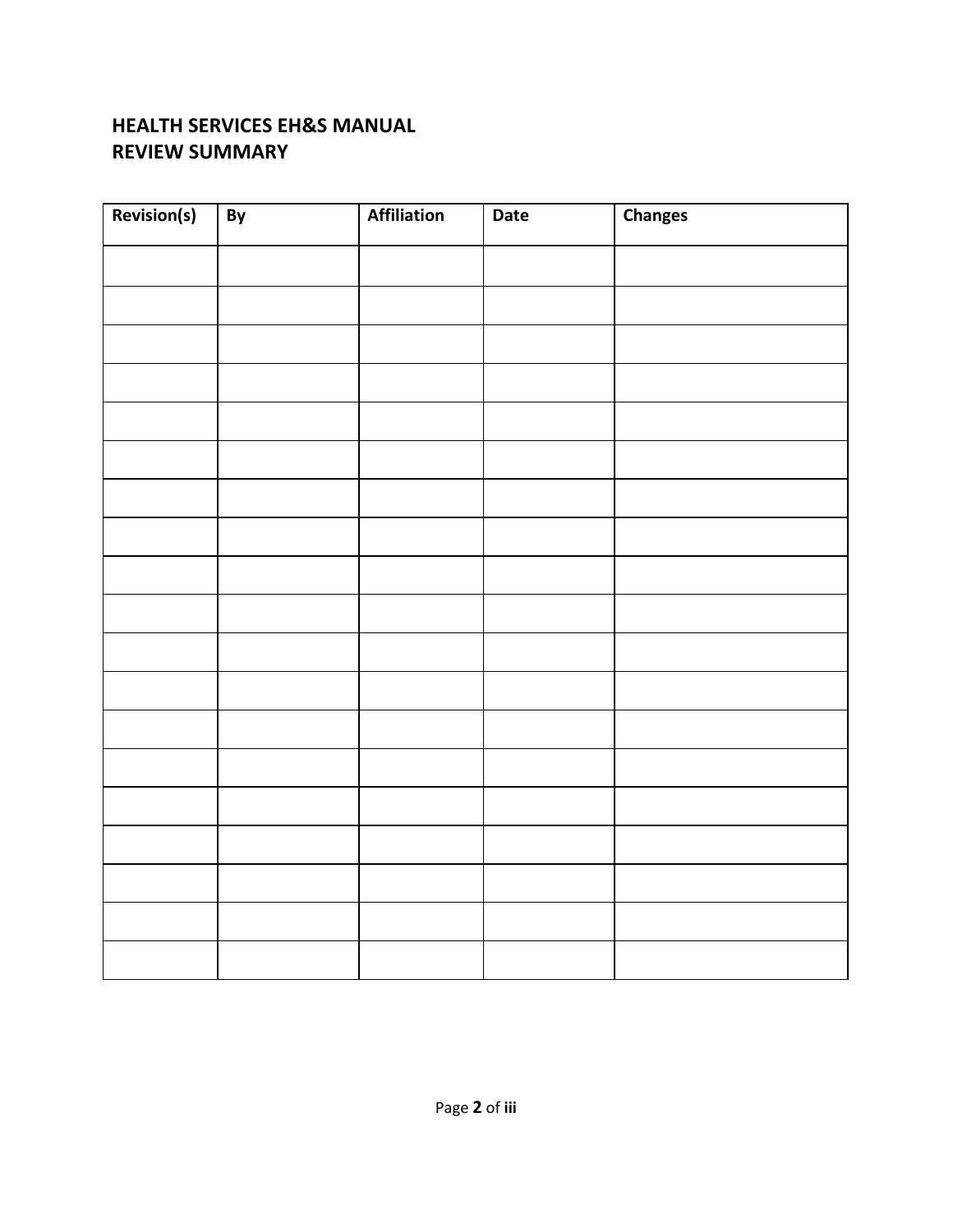# **Table of Contents**

| 1              | <b>INTRODUCTION</b>                                      | 1              |
|----------------|----------------------------------------------------------|----------------|
|                | ROLES AND RESPONSIBILITIES                               |                |
| $\overline{2}$ |                                                          | $\overline{2}$ |
| 2.1            | Director of EH&S                                         | $\overline{2}$ |
| 2.2            | Human Resources Department                               | $\overline{2}$ |
| 2.3            | <b>Health Services</b>                                   | $\overline{2}$ |
| 3              | <b>BIOLOGICAL SAFETY</b>                                 | $\overline{2}$ |
| 3.1            | <b>Infectious Diseases</b>                               | 3              |
| 3.3            | <b>Exposure Determination</b>                            | 3              |
| 3.4            | <b>Universal Precautions</b>                             | 4              |
| 3.5            | Administrative and Engineering Controls                  | 4              |
| 3.6            | Housekeeping                                             | 5              |
| 3.6.1          | Equipment                                                | 5              |
| 3.6.2          | <b>Biological Waste Disposal</b>                         | 5              |
| 3.6.3          | Laundry                                                  | $\overline{7}$ |
| 3.7            | Labels                                                   | 7              |
| 4              | <b>CHEMICAL SAFETY</b>                                   | 7              |
| 5              | PHYSICAL HAZARDS                                         | 8              |
| 5.1            | <b>Ergonomic Hazards</b>                                 | 8              |
| 5.2            | Slip, Trips, and Falls                                   | 9              |
| 6              | PERSONAL PROTECTIVE EQUIPMENT                            | 10             |
| 7              | <b>WASTE DISPOSAL</b>                                    | 11             |
| 8              | <b>EMERGENCY RESPONSE</b>                                | 11             |
| 8.1            | <b>Hazardous Spills</b>                                  | 11             |
| 8.2            | Post Exposure Evaluation and Follow-up                   | 12             |
| 8.3.1          | Administration of Post-Exposure Evaluation and Follow-Up | 12             |
| 8.3.2          | Procedures for Evaluating the Circumstances              | 12             |
| 8.3.3          | <b>OSHA Reporting</b>                                    | 13             |
| 9              | IMMUNIZATIONS, VACCINATIONS, AND MEDICAL RESTRICTIONS    | 13             |
| 9.1            | <b>Immunizations and Vaccinations</b>                    | 14             |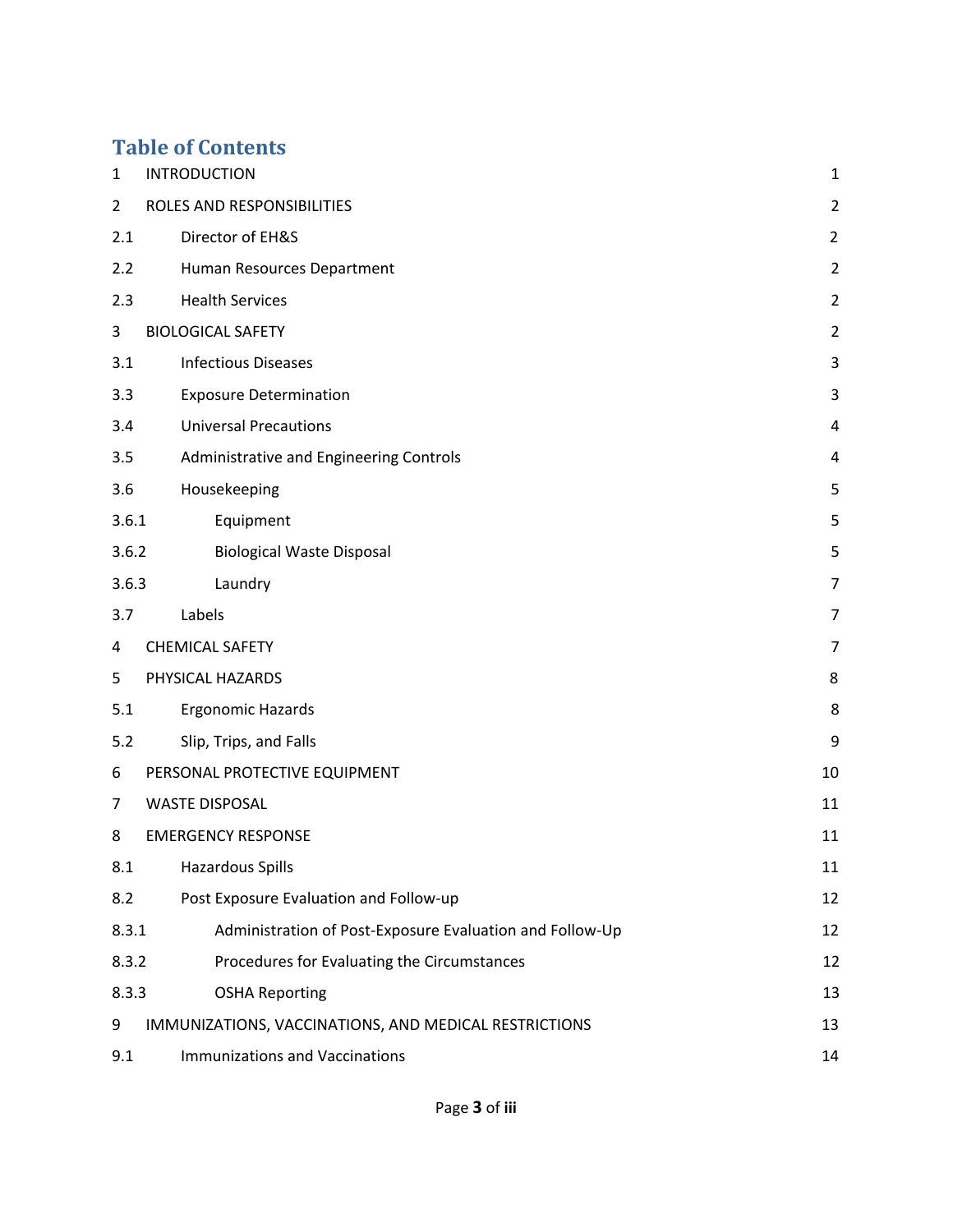| 9.2    | <b>Hepatitis B Vaccine</b>                 | 15 |
|--------|--------------------------------------------|----|
| 9.3    | <b>Tuberculosis Testing</b>                | 16 |
| 9.4    | <b>Other Medical Restrictions</b>          | 16 |
| 10     | TRAINING AND RECORDKEEPING                 | 16 |
| 10.1   | <b>Training</b>                            | 16 |
| 10.2   | <b>Training Records</b>                    | 17 |
| 10.3   | <b>Medical Records</b>                     | 17 |
| 10.4   | <b>OSHA Recordkeeping</b>                  | 18 |
| 10.5   | Sharps Injury Log                          | 18 |
| 11     | EH&S REGULATIONS, BMPs, AND REFERENCES     | 18 |
| 11.1   | <b>OSHA</b>                                | 18 |
| 11.1.1 | <b>General Industry Standards</b>          | 18 |
|        | 11.1.2 Directives and Enforcement Policies | 18 |
| 11.2   | <b>Environmental Regulations</b>           | 19 |
| 11.3   | <b>Public Health Regulations</b>           | 19 |
| 11.4   | <b>Best Management Practices</b>           | 19 |
| 11.5   | References                                 | 19 |

#### Figures

- 1 Hierarchy of Controls
- 2 Universal Biohazard Symbol
- 3 **–** Recommended Immunizations and Vaccinations

#### Tables

- 1 Examples of Ergonomic Controls
- 2 Recommended Immunizations and Vaccinations

Appendices – None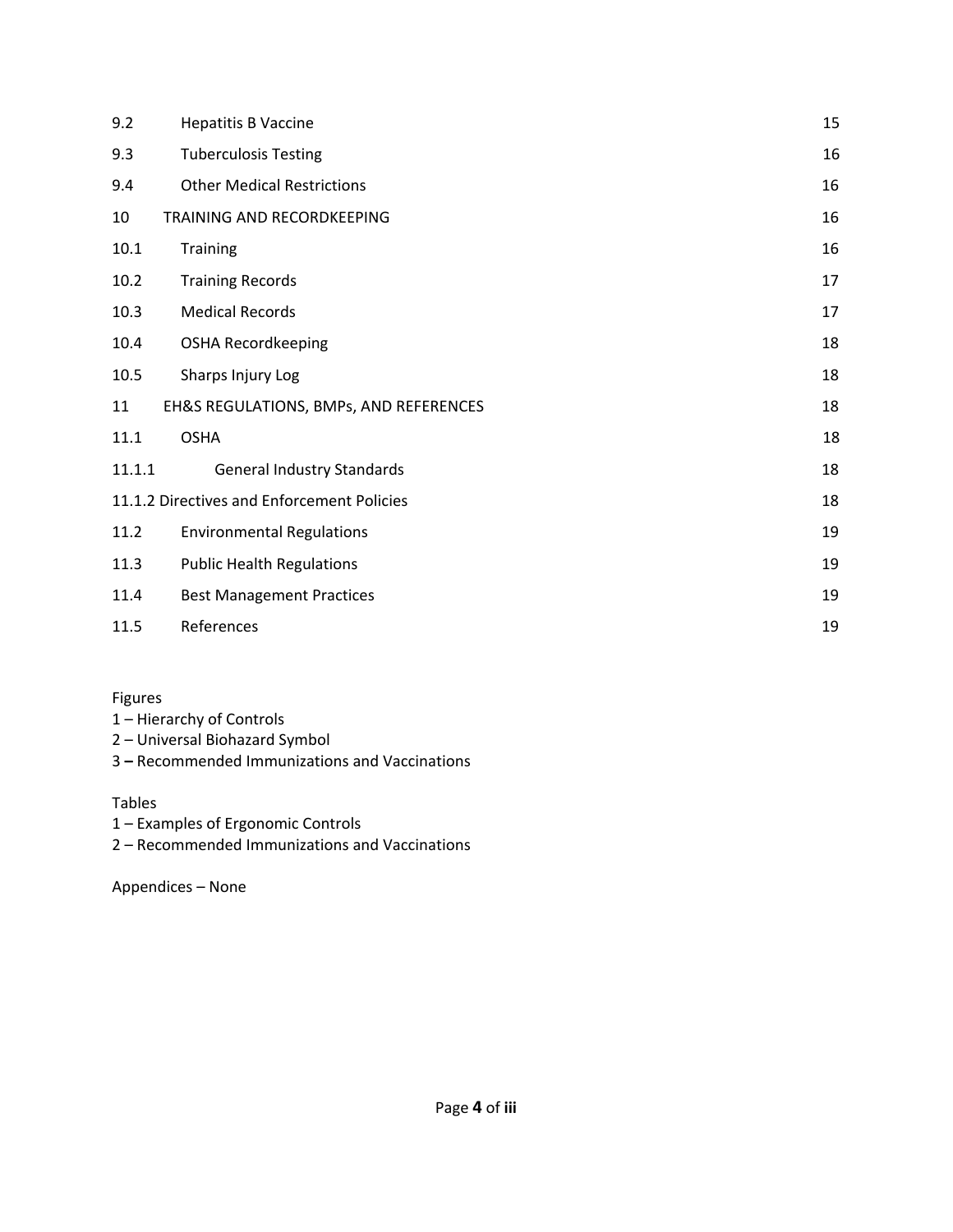# <span id="page-4-0"></span>**1 INTRODUCTION**

Simmons College (Simmons) is committed to promoting the health and well-being of its students. This is accomplished by providing a Health Services Office (Health Services), which is a collaborative venture between Simmons and Beth Israel Deaconess Medical Center (BIDMC). The mission of the Health Services is to provide accessible and high quality health care to the students at Simmons. Health Services will strive to maintain and promote the health and well-being of the student population while treating acute illnesses and coordinating referrals for specialty care when appropriate.

As part of this mission, Health Services is also committed to adhering to the applicable Environmental Health and Safety (EH&S) regulations, policies, and procedures associated with their operations. This EH&S Manual outlines these EH&S requirements for Health Services. It is based on EH&S regulations and best management practices (BMPs). Refer to Section 11 for details. Work with potentially hazardous materials, processes, and/or equipment will be evaluated through the use of a hierarchy of controls as shown by Figure 1.



**Figure 1 – Hierarchy of Controls**

This Health Services EH&S Manual will be reviewed annually by the Director of EH&S and at least one representative from the departments listed in Section 2. The revisions will be documented on the revision table located at the beginning of this manual. It will be revised as necessary. An official copy of this manual will be located in the Buildings and Grounds Office, 300 The Fenway, Boston, MA 02115.

Chemotherapy and prescription drugs are not used by Health Services and as a result, are not included in this manual. Also, a Tuberculosis Control Plan is not included in this document.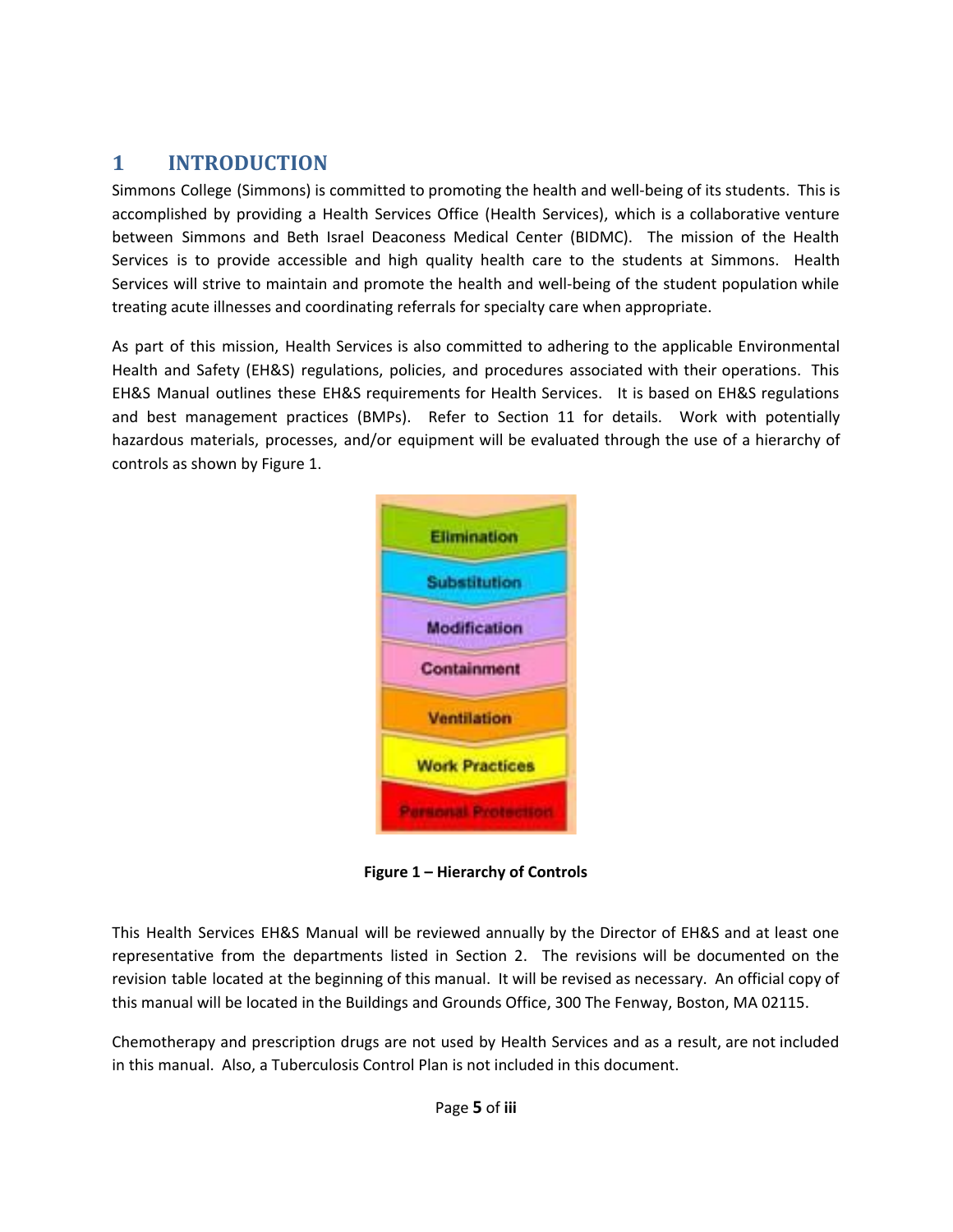# <span id="page-5-0"></span>**2 ROLES AND RESPONSIBILITIES**

### <span id="page-5-1"></span>**2.1 Director of EH&S**

The Director of EH&S will be responsible for:

- Providing advice regarding administrative controls, engineering controls, personal protective equipment, and waste management to Health Services.
- Training, providing training documentation, and making this EH&S Manual available to Health Services and regulatory agencies, when requested to do so. Training may also be made available via an online training program or by BIDMC's internal training portal.

The Director of EH&S may use a contractor to assist with these responsibilities.

# <span id="page-5-2"></span>**2.2 Talent and Human Capital Strategy Department**

The Talent and Human Capital Strategy Department, which is the Human Resources Department (HR), will be responsible for ensuring that all medical actions required by this manual are performed and that the appropriate health and regulatory records are maintained for employees.

# <span id="page-5-3"></span>**2.3 Health Services**

Health Services employees will adhere to the requirements outlined in this EH&S manual. The Director and On-site Manager will ensure that all employees meet the requirements outlined in this manual.

A practitioner should develop the practice of keeping blank prescription forms in locations which would preclude patients or casual visitors from stealing the forms for the purpose of falsification. Unused Order Forms should also be kept in a secure location for the same reason.

# <span id="page-5-4"></span>**3 BIOLOGICAL SAFETY**

Biological safety (biosafety) is the application of knowledge, techniques and equipment to prevent personal and environmental exposure to biohazards or other potentially infectious materials (OPIM) including bodily fluids.

Biohazard is defined as a risk to human health or the environment arising from biological work, especially with microorganisms.

OPIM is defined by the U.S. Occupational Safety and Health Administration (OSHA) as

- (1) The following human body fluids: semen, vaginal secretions, cerebrospinal fluid, synovial fluid, pleural fluid, pericardial fluid, peritoneal fluid, amniotic fluid, saliva in dental procedures, any body fluid that is visibly contaminated with blood, and all body fluids in situations where it is difficult or impossible to differentiate between body fluids;
- (2) Any unfixed tissue or organ (other than intact skin) from a human (living or dead); and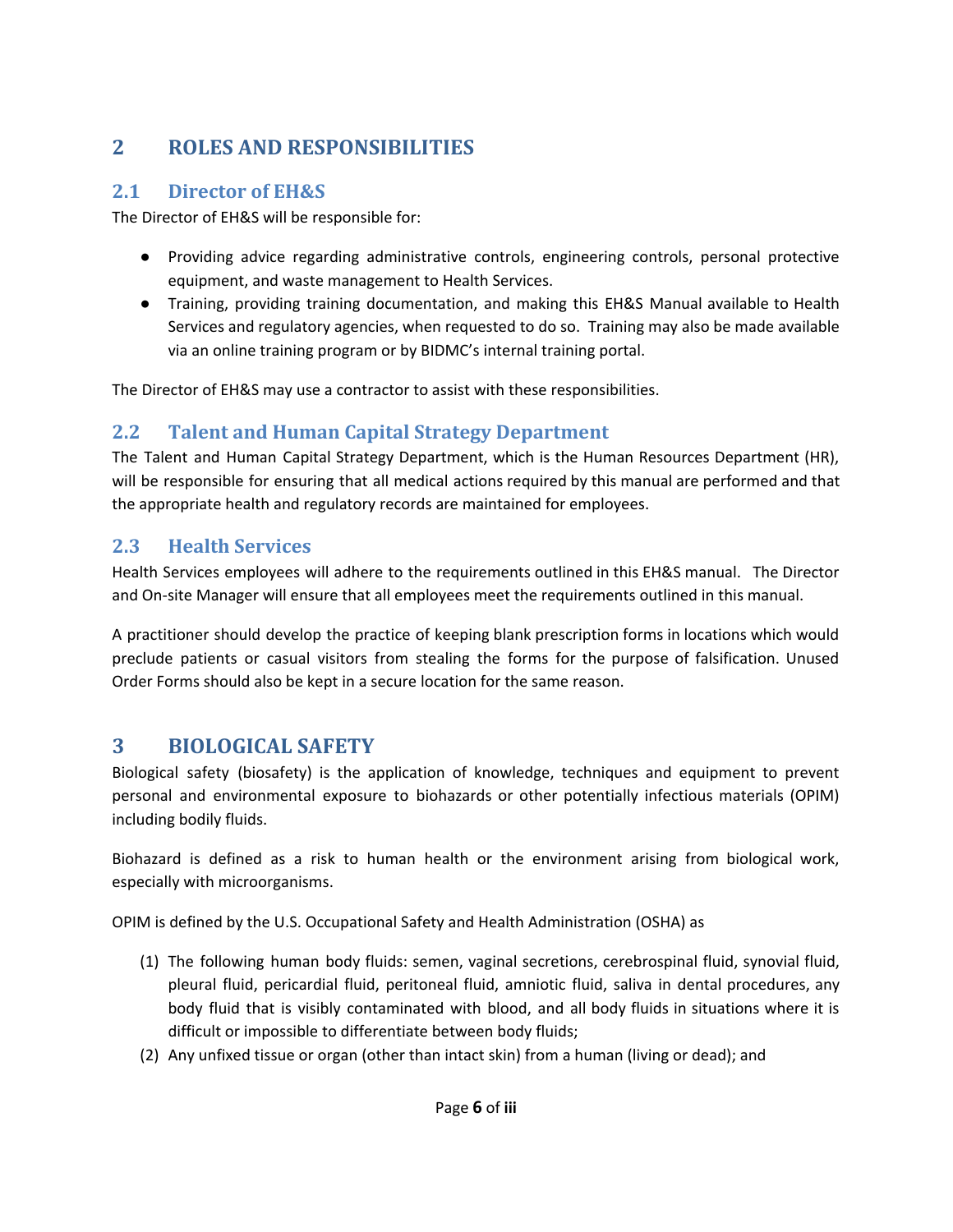(3) Human immunodeficiency virus (HIV)-containing cell or tissue cultures, organ cultures, and HIVor Hepatitis B (HBV)-containing culture medium or other solutions; and blood, organs, or other tissues from experimental animals infected with HIV or HBV.

### <span id="page-6-0"></span>**3.1 Infectious Diseases**

The primary routes of infectious disease transmission in US healthcare settings are contact, droplet, and airborne. Contact transmission can be sub-divided into direct and indirect contact. Direct contact transmission involves the transfer of infectious agents to a susceptible individual through physical contact with an infected individual (e.g., direct skin-to-skin contact). Indirect contact transmission occurs when infectious agents are transferred to a susceptible individual when the individual makes physical contact with contaminated items and surfaces (e.g., door knobs, patient-care instruments or equipment, bed rails, examination table). Two examples of contact transmissible infectious agents include Methicillin-resistant *Staphylococcus aureus* (MRSA) and Vancomycin-resistant enterococcus (VRE).

Droplets containing infectious agents are generated when an infected person coughs, sneezes, or talks, or during certain medical procedures, such as suctioning or endotracheal intubation. Transmission occurs when droplets generated in this way come into direct contact with the mucosal surfaces of the eyes, nose, or mouth of a susceptible individual. Droplets are too large to be airborne for long periods of time, and droplet transmission does not occur through the air over long distances. Two examples of droplet transmissible infectious agents are the influenza virus which causes the seasonal flu and *Bordetella pertussis* which causes pertussis (i.e., whooping cough).

Airborne transmission occurs through very small particles or droplet nuclei that contain infectious agents and can remain suspended in air for extended periods of time. When they are inhaled by a susceptible individual, they enter the respiratory tract and can cause infection. Since air currents can disperse these particles or droplet nuclei over long distances, airborne transmission does not require face-to-face contact with an infected individual. Airborne transmission only occurs with infectious agents that are capable of surviving and retaining infectivity for relatively long periods of time in airborne particles or droplet nuclei. Only a limited number of diseases are transmissible via the airborne route. Two examples of airborne transmissible agents include *Mycobacterium tuberculosis* which causes tuberculosis (TB) and the rubella virus which causes measles.

To prevent exposure to infectious diseases, Health Services will adhere to the requirements outlined in this section.

# <span id="page-6-1"></span>**3.3 Exposure Determination**

An exposure determination must be made for anyone who has a reasonable chance of encountering biological materials, human blood, body fluids, and OPIMs while performing their duties. This exposure determination is made without regard to the use of personal protective equipment (PPE).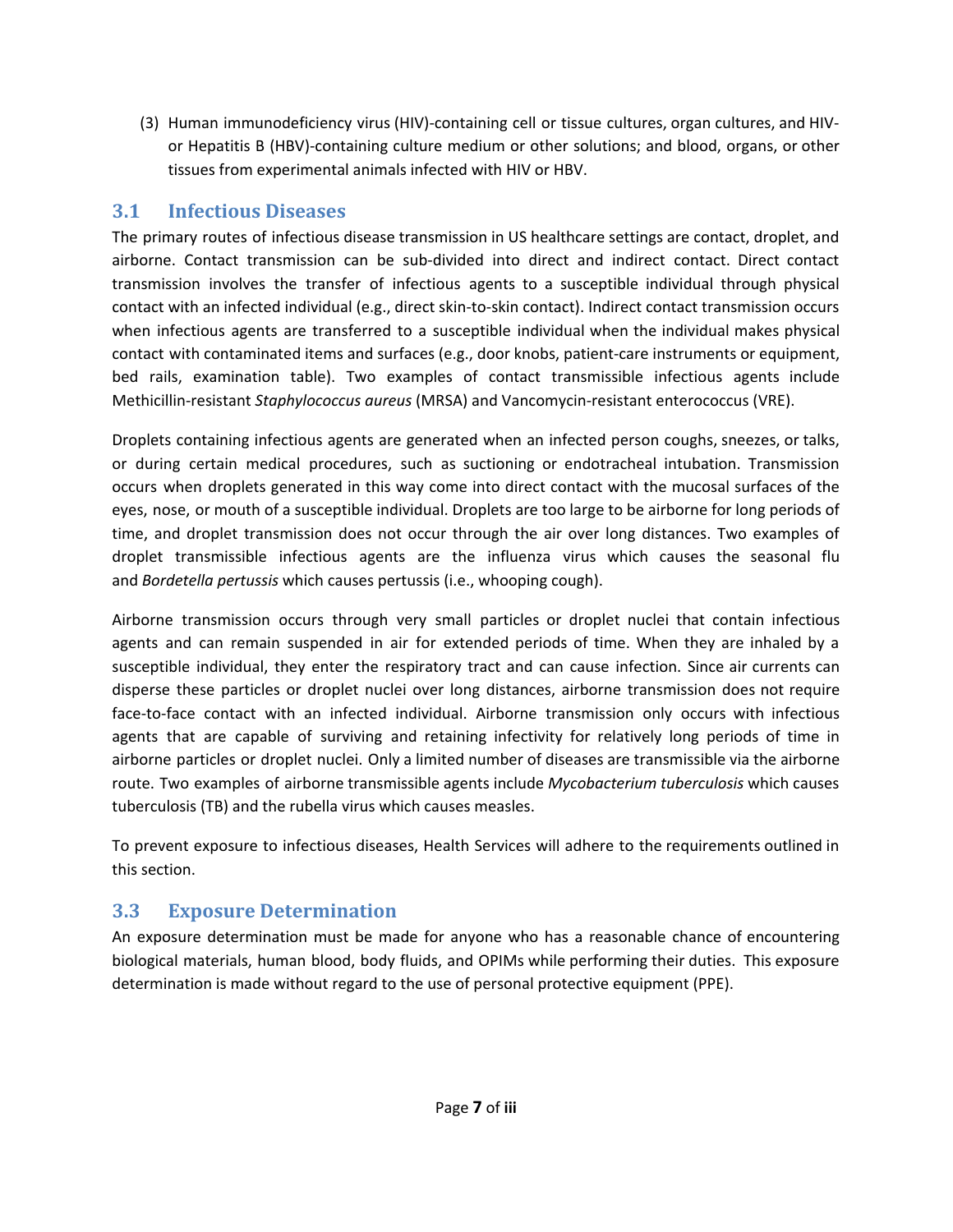Since Health Services will be assessing the wellbeing of students, their employees have a potential to be exposure to OPIM and blood. As a result, the Health Services is required to adhere to the requirements outlined in OSHA's Bloodborne Pathogens (BBP) Standard, 29 Code of Federal Regulations (CFR) 1030.

# <span id="page-7-0"></span>**3.4 Universal Precautions**

Universal precautions are an approach to infection control. According to the concept of Universal Precautions, all human blood and certain human bodily fluids are treated as if known to be infectious with:

- HBV
- Hepatitis C (HCV)
- HIV
- Other BBPs

Universal precautions techniques developed by the Centers for Disease Control and Prevention (CDC) will be observed at Simmons to prevent contact with blood and OPIMs. These techniques are available at the following webpage: <http://www.cdc.gov/niosh/topics/bbp/universal.html>

**All human blood or other human sources materials will be considered potentially infectious for HIV, HBV, HCV, or OPIMs, regardless of the perceived "low risk" status of the source.**

# <span id="page-7-1"></span>**3.5 Administrative and Engineering Controls**

Administrative (work practices) and engineering controls will be used to prevent and minimize exposure to BBPs. The following controls are used at Simmons:

- Hands and other skin will be washed with soap and water, and eyes or mucous membranes will be flushed with water immediately or as soon as feasible following contact with blood or OPIMs.
- Contaminated needles and other contaminated sharps shall not be bent, recapped, or removed from the syringe.
- After use, sharps (e.g., needles, syringes, scalpels, razor blades, Pasteur pipettes) will be placed into red, leak-proof, rigid, puncture-resistant, and shatterproof sharps containers that are marked prominently with the universal biohazard symbol and the word "Biohazard" in a contrasting color.
- Eating, drinking, chewing gum, smoking, applying cosmetics, and handling contact lenses is prohibited in work areas where exposure to blood and OPIMs may occur. Medications may be taken only if it is a life and death situation.
- Food and drink will not be kept in refrigerators, freezers, on countertops, or in other storage areas where blood and OPIMs are present.
- Procedures involving blood or OPIM will be performed carefully to minimize splashing, spraying, splattering, and producing droplets or aerosols of blood or OPIM.
- Mouth pipetting/suctioning of blood and OPIM is prohibited.
- Equipment and work surfaces will be cleaned and disinfected on a routine basis and immediately following spills and other exposure to blood and OPIM.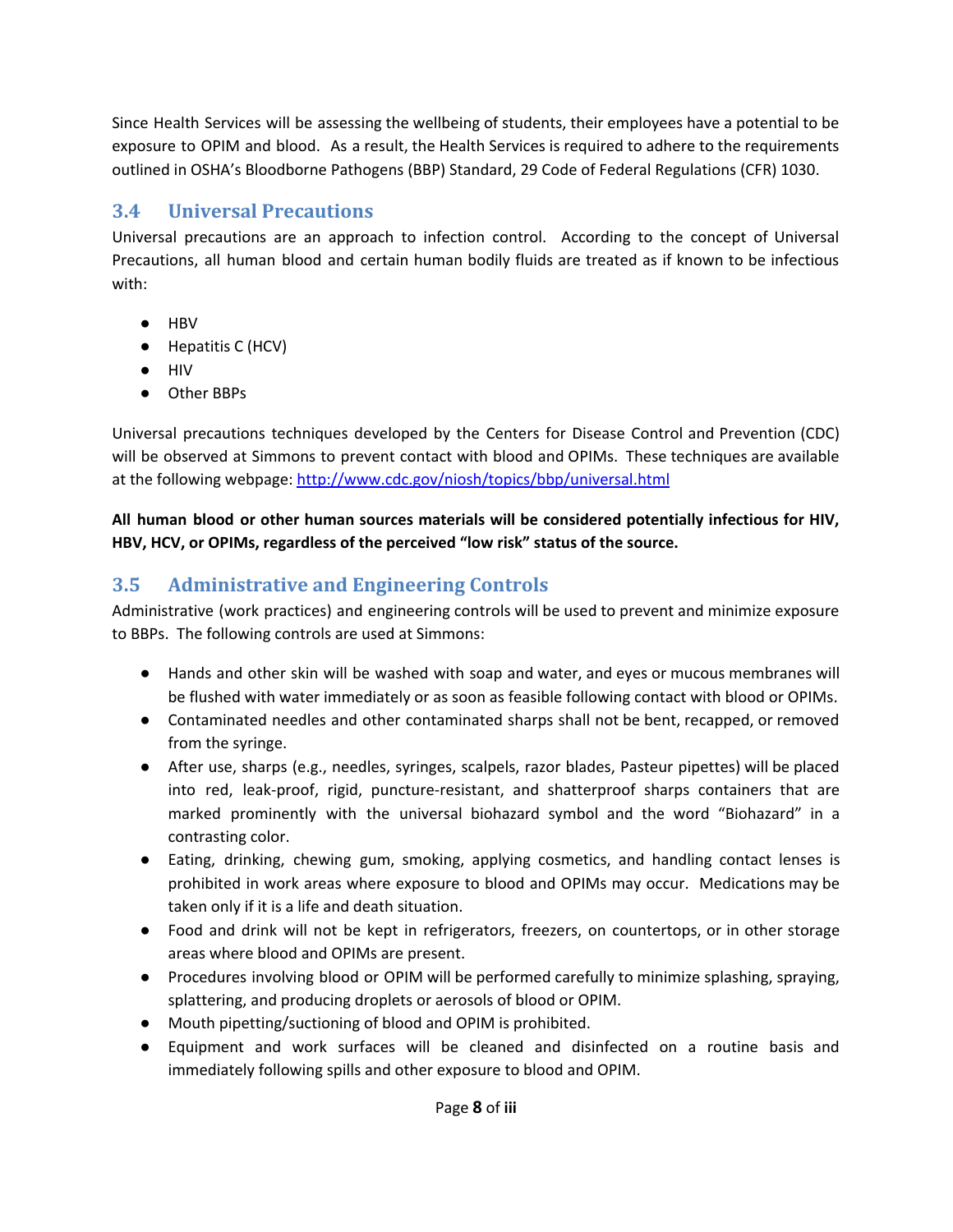- Leak-proof and labeled containers will be used for disposal of contaminated waste.
- PPE will be worn when working with blood and OPIM. Section 6 explains the PPE requirements.

#### <span id="page-8-0"></span>**3.6 Housekeeping**

It is responsibility of Simmons's employees to ensure that the Simmons campus is maintained in a clean and sanitary condition. This section outlines the procedures to ensure these conditions.

#### <span id="page-8-1"></span>**3.6.1 Equipment**

Contaminate equipment and working surfaces are cleaned with an Environmental Protection Agency (EPA) registered disinfectant, which are provided on the following webpage. The disinfectant will be used in accordance with the manufacturer's recommendations.

#### <http://www.epa.gov/oppad001/chemregindex.htm>

Employees will clean and disinfected equipment and work surfaces after contact with blood or OPIMs after the completion of procedures, immediately (or as soon as feasible) when surfaces are overtly contaminated, or after a spill of blood or OPIM.

#### <span id="page-8-2"></span>**3.6.2 Biological Waste Disposal**

Biological waste at Simmons's Health Services may be disposed of in three ways:

- 1. Designated biohazard waste box,
- 2. Designated sharps containers, or
- 3. Chemical disinfection.

Steam sterilization is available for the laboratories but not used by Health Services.

#### *3.6.2.1 Solid Biological Waste*

Solid biological waste is placed into a cardboard box lined with two red biohazard waste bags. Each box is labeled with the universal biohazard symbol. When constructing the cardboard box, ensure that the U.S. Department of Transportation arrows are pointing towards the ceiling. Tape the bottom of the box with 2-inch shipping tape. Place the label identifying the waste generator information on the pre-printed label location on the box.

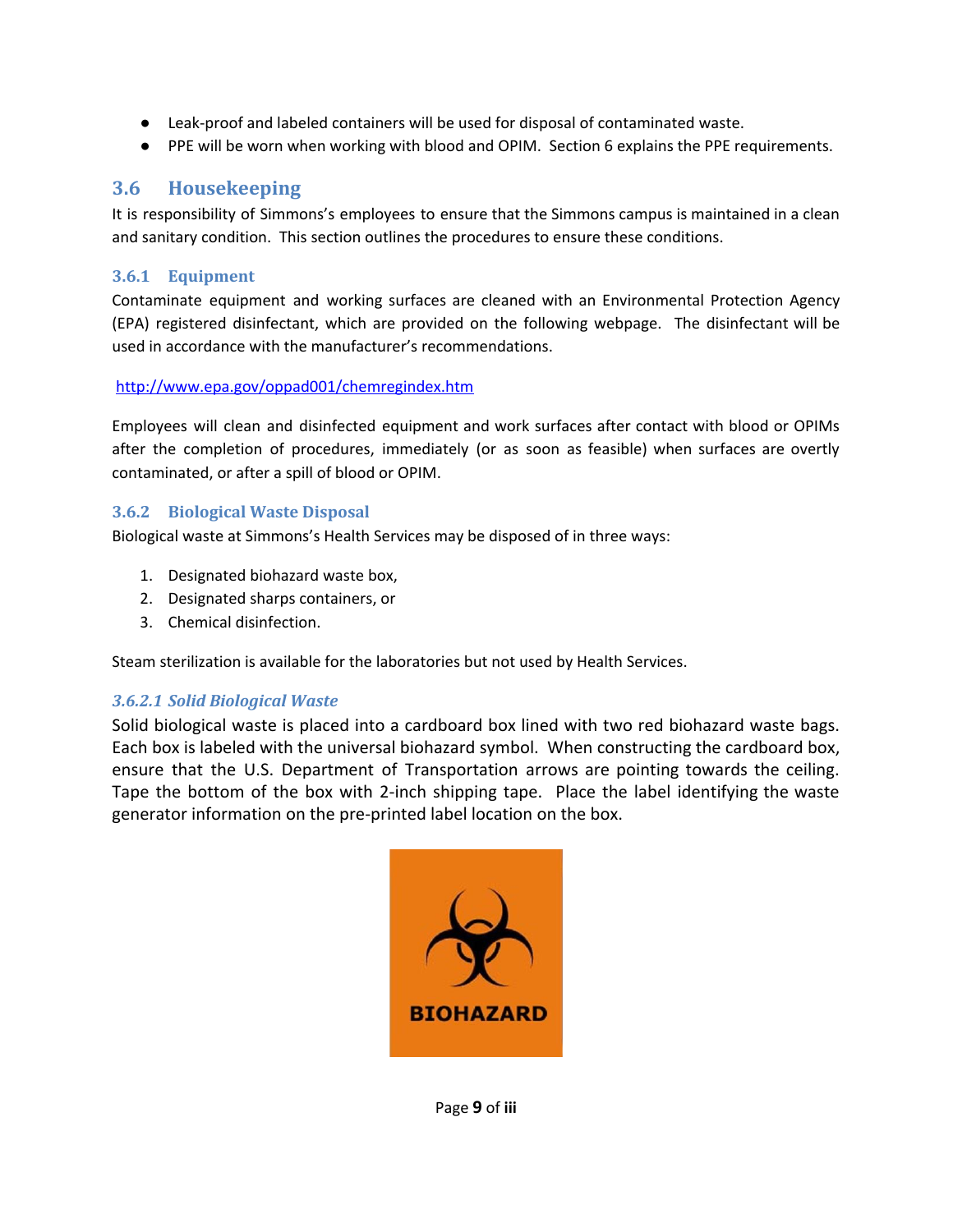#### **Figure 2 – Universal Biohazard Symbol**

When a biological waste box is between two-thirds (2/3) and three-quarters (3/4) full, each bag must be hand-tied by gathering and twisting the neck of the bag. Then, close the cardboard box and ensure that no red bag is visible once closed. Once closed, tape the cardboard box using two-inch shipping tape. The designated person within Health Services will contact the biohazard waste company for disposal.

**NOTES:** DO NOT OVERFILL THE BOX. The weight limit for carrying the box is 55 pounds. Once the cardboard box is ready for disposal, contact the biohazard waste company for disposal. When the cardboard box is picked up by the disposal company, a person trained in biohazard waste must sign the Shipping Tracking form. The MADPH requires that off-site shipments of biohazard waste be documented using a form provided by them: Log of [Off-site](http://www.mass.gov/eohhs/docs/dph/environmental/sanitation/105cmr480-medical-waste-off-site-log.pdf) [Shipments of Biological Waste](http://www.mass.gov/eohhs/docs/dph/environmental/sanitation/105cmr480-medical-waste-off-site-log.pdf)

#### *3.6.2.2 Liquid Waste*

Liquid biological waste must be rendered non-infectious by chemical disinfection prior to sink disposal.

Chemical disinfection is completed by adding bleach to the liquid waste until the bleach amount is 10% of the total volume of liquid. Then, wait 20 minutes to ensure proper disinfection.

**NOTES:** If bleach is not adequate disinfectant for the biological material, an U.S. EPA approved disinfectant must be used for the biological material. Ensure the proper contact time prior to disposal.

Prior to sink disposal, the treated liquid biological waste should be tested for pH to ensure it is within the permissible range  $(5.5 - 12.0$  standard units) under the Massachusetts Water Resource Authority discharge permit. If the pH is within this range, the treated solution should be poured down the sink drain while running tap water to minimize possible plumbing damage.

#### *3.6.2.3 Biological and Chemical Waste*

The first step when dealing with biological and chemical waste disposal is to render the biological waste as non- infectious through disinfection. Do not select a chemical, which will react with the chemical in the biological and chemical waste. Contact the Director of EH&S if you have any questions.

#### *3.6.2.4 Sharps*

To prevent exposure to biological materials and injuries from sharps, place needles, syringes, suture needles, scalpels, and razor blades into a sharps container immediately after use.

Sharps containers are red, leak-proof, rigid, puncture-resistant, and shatter-proof containers that are marked with the universal biohazard symbol (see Figure 2) and the "Biohazard" in a contrasting color. Place sharps containers in convenient locations near work areas so they will be used after sharps' use.

Containers should be sealed when they are three-quarters (3/4) full or when they reach the fill line on the sharps containers. Full sharps containers must be sealed with two-inch shipping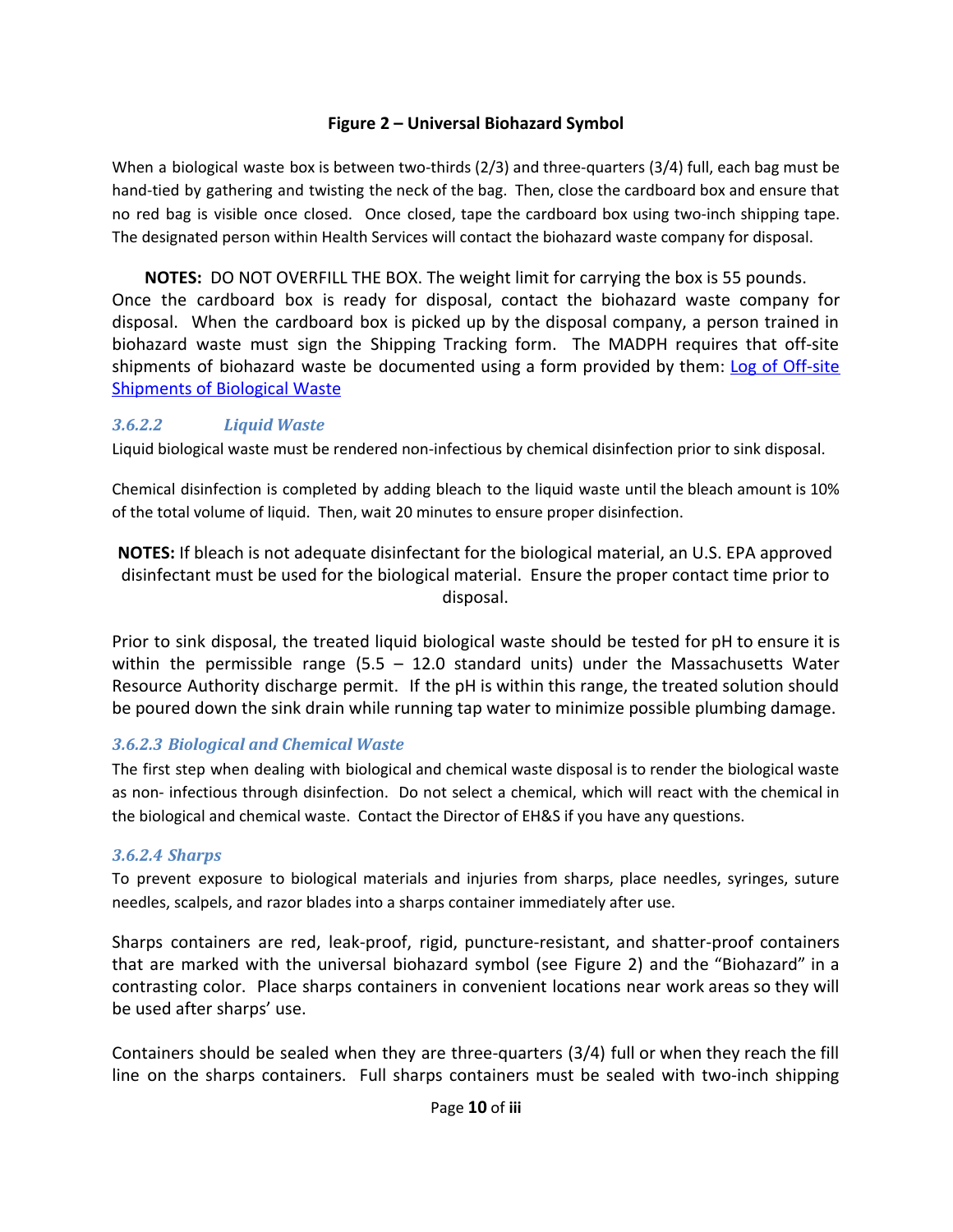tape and placed into the biohazard waste box. If a sharps container is placed into a biohazard waste box, please ensure that the SHARPS box is checked off on the side of the cardboard box.

#### <span id="page-10-0"></span>**3.6.3 Laundry**

Laundering will be performed by a designee at the end of each shift or by the laundering contractor. The following laundering requirements must be met:

- Handle contaminated laundry as little as possible, with minimal agitation.
- Place wet contaminated laundry in leak-proof, labeled or color coded containers before transport. Use red bags marked with the biohazard symbol for this purpose.
- Wear the following PPE when handling and/or sorting contaminated laundry:
	- o Disposable latex or nitrile gloves, arm sleeves or extended arm gloves
	- o Laboratory coats, gown, scrub, or uniform
	- o Safety goggles, safety glasses with side shields, or a face shield

### <span id="page-10-1"></span>**3.7 Labels**

Equipment and the doors of rooms were blood and other OPIMs are used or stored will be labeled with the universal biohazard symbol. Refer to Figure 2 for an example of this symbol.

The designee is responsible for ensuring that warning labels are affixed or red bags are used as required if regulated waste or contaminated equipment is brought into the facility. Employees are to notify designee if they discover regulated waste containers, refrigerators containing blood or OPIM, contaminated equipment, etc., without proper labels.

# <span id="page-10-2"></span>**4 CHEMICAL SAFETY**

Below are some general guidelines when working with hazardous chemicals. According to Health Services, the only hazardous chemical is isopropyl alcohol.

- Evaluate the hazards:
	- o Read the Safety Data Sheet (formerly called Material Safety Data Sheets) before beginning work with a chemical.
	- o Follow hazard control plans for extremely hazardous materials.
	- $\circ$  Pay particular attention to control measures for chemicals that are known to be particularly high hazard or chemical carcinogens.
- Never underestimate risk.
- Do not pipette by mouth.
- Never smell chemicals to identify them.
- Assume that:
	- o Any mixture will be more hazardous than its most toxic component
	- o All substances of unknown toxicity are highly toxic
- Do not eat, drink, store food, smoke, or apply cosmetics in areas where chemicals. Wash your hands frequently and before eating/drinking.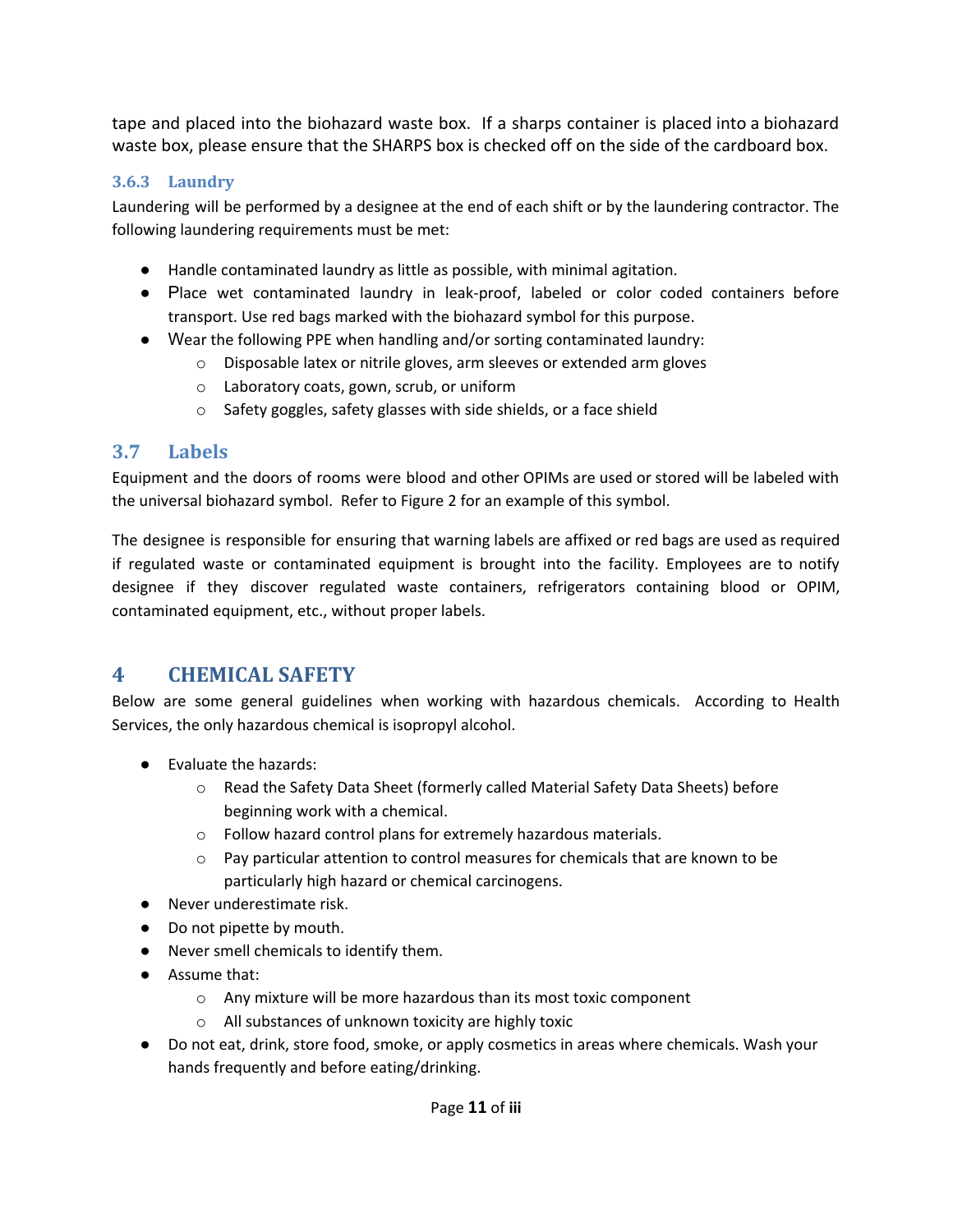- Label secondary containers of hazardous chemicals in accordance with the Hazard Communication standard. Below are the requirements. Simmons uses the National Fire Protection Association 704 labeling system to accomplish these requirements.
	- $\circ$  The identity of the chemical and appropriate hazard warnings must be shown on the label.
	- $\circ$  The hazard warning must provide users with an immediate understanding of the primary health and/or physical hazard(s) of the hazardous chemical through the use of words, pictures, symbols, or any combination of these elements.
	- $\circ$  The hazard label message must be legible, permanently displayed and written in English.
- Use engineering controls (e.g., chemical fume hood, exhaust arm) if an assessment warrants the use of them.

# <span id="page-11-0"></span>**5 PHYSICAL HAZARDS**

A physical hazard is a type of occupational hazard that involves environmental hazards that can cause harm with or without contact. Physical hazards include ergonomic hazards, radiation, heat and cold stress, vibration hazards, and noise hazards.

# <span id="page-11-1"></span>**5.1 Ergonomic Hazards**

Health Services' activities may result in unusual body positions, stresses, and strains. Ergonomics is the science of fitting a job to a person and helps prevent fatigue and Musculoskeletal Disorders (MSDs). Some examples of MSDs associated with healthcare are:

- Carpal tunnel syndrome
- Tendinitis
- Rotator cuff injuries
- Muscle strains
- Lower back injuries

Table 1 provides examples of how to eliminate or reduce ergonomic hazards.

| Table 1 – Examples of Ergonomic Controls |                                                                                                                                                                                                                                           |  |  |
|------------------------------------------|-------------------------------------------------------------------------------------------------------------------------------------------------------------------------------------------------------------------------------------------|--|--|
| <b>Type of Control</b>                   | <b>Workplace Examples</b>                                                                                                                                                                                                                 |  |  |
| Engineering<br>Controls                  | Use a device to lift and reposition heavy objects to limit force exertion<br>Reduce the weight of a load to limit force exertion<br>Reposition a work table to eliminate a long/excessive reach and enable working in<br>neutral postures |  |  |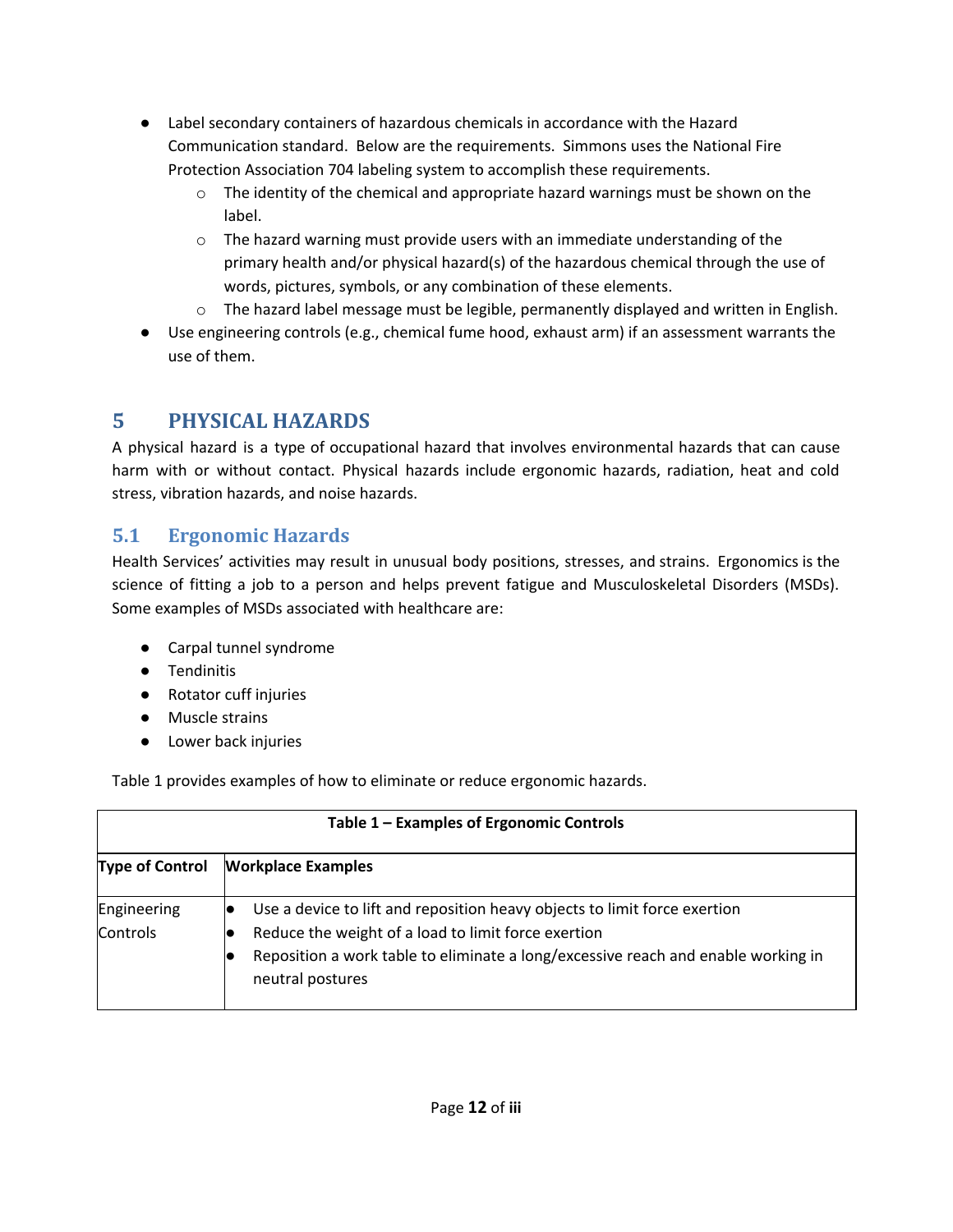| Administrative             | Require that heavy loads are only lifted by two people to limit force exertion       |
|----------------------------|--------------------------------------------------------------------------------------|
| and Work                   | Maintain a wide, stable base with feet.                                              |
| <b>Practice Controls</b> ● | Put the bed at the correct height (waist level when providing care, hip level when   |
|                            | moving a patient)                                                                    |
|                            | Try to keep work in front to avoid rotating the spine                                |
|                            | Keep the patient as close to your body as possible to minimize reaching              |
|                            | Establish systems so workers are rotated away from tasks to minimize the duration of |
|                            | continual exertion, repetitive motions, and awkward postures. Design a job rotation  |
|                            | system in which employees rotate between jobs that use different muscle groups       |
|                            |                                                                                      |

# <span id="page-12-0"></span>**5.2 Slip, Trips, and Falls**

Health Services' employees' exposure to wet floors or spills and clutter that can lead to slips/trips/falls and other possible injuries. Below are some guidelines to prevent slips, trips, and falls.

- Keep floors clean and dry. In addition to being a slip hazard, continually wet surfaces promote the growth of mold, fungi, and bacteria that can cause infections.
- Provide warning signs for wet floor areas.
- Where wet processes are used, maintain drainage and provide false floors, platforms, mats, or other dry standing places where practicable, or provide appropriate waterproof footgear.
- Keep all places of employment clean and orderly and in a sanitary condition.
- Keep aisles and passageways clear and in good repair, with no obstruction across or in aisles that could create a hazard. Provide floor plugs or plug covers for equipment, so power cords need not run across pathways.
- Keep exits free from obstruction. Access to exits must remain clear of obstructions at all times.
- Ensure spills are reported and cleaned up immediately.
- Use no-skid waxes and surfaces coated with grit to create non-slip surfaces in slippery areas such as toilet and shower areas.
- Use waterproof footgear to decrease slip/fall hazards.
- Use only properly maintained ladders to reach items. Do not use stools, chairs, or boxes as substitutes for ladders.
- Re-lay or stretch carpets that bulge or have become bunched to prevent tripping hazards.
- Aisles and passageways should be sufficiently wide for easy movement and should be kept clear at all times. Temporary electrical cords that cross aisles should be taped or anchored to the floor.
- Eliminate cluttered or obstructed work areas.
- Countertops or medication carts should be free of sharp, square corners.
- Use prudent housekeeping procedures such as cleaning only one side of a passageway at a time, and provide good lighting for all halls and stairwells, to help reduce accidents.
- Provide adequate lighting.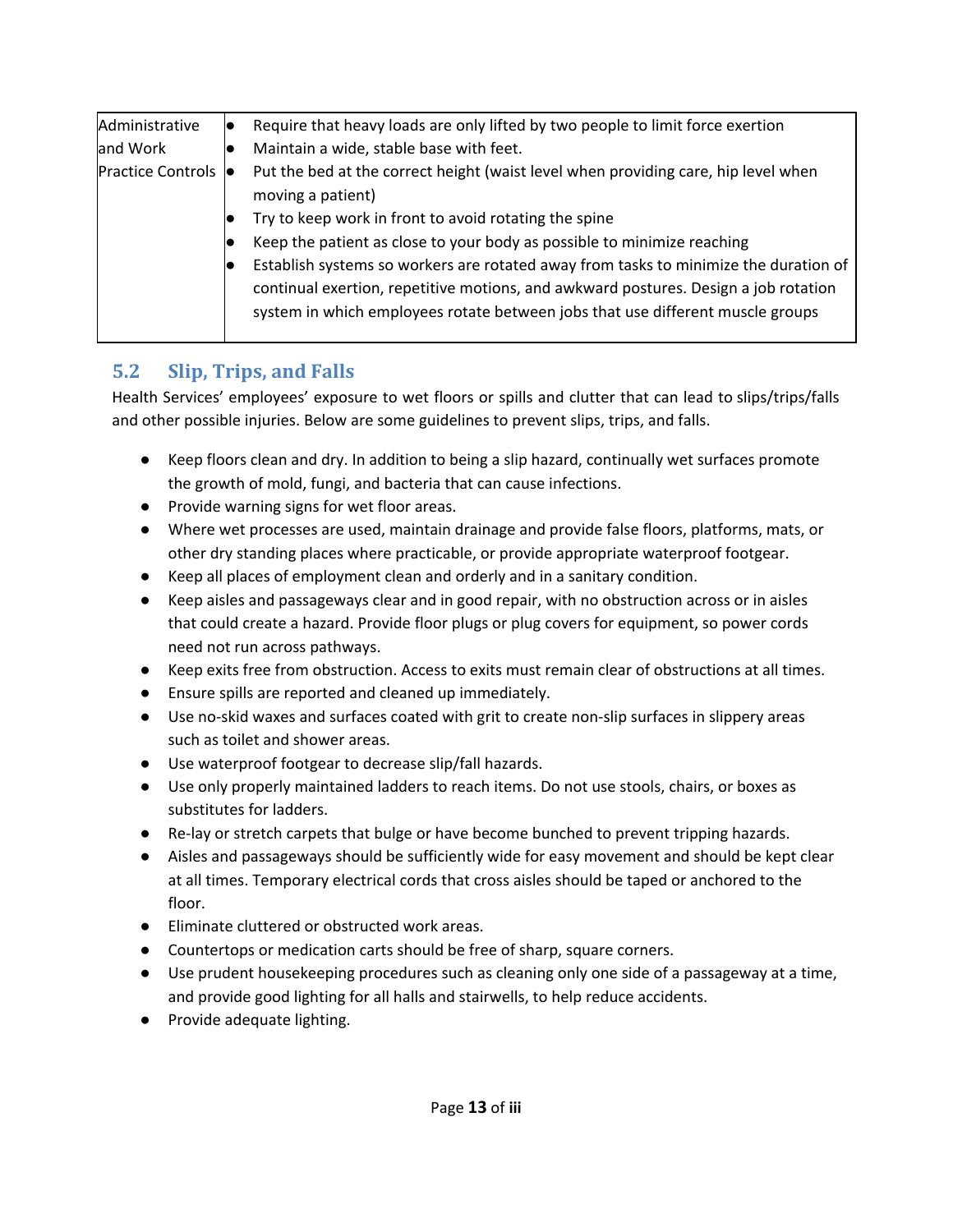- Instruct employees and students to use the handrail on stairs, to avoid undue speed, and to maintain an unobstructed view of the stairs ahead of them even if that means requesting help to manage a bulky load.
- Eliminate uneven floor surfaces.
- Promote safe work in cramped working spaces. Avoid awkward positions, and use equipment that makes lifts less awkward.

# <span id="page-13-0"></span>**6 PERSONAL PROTECTIVE EQUIPMENT**

Personal protective equipment (PPE) is provided to Health Service employees at no cost to them. Training in the use of the appropriate PPE for specific tasks or procedures is provided by the Director of EH&S or designee. The following PPE should be worn by Health Service employees:

- Disposable gloves (latex or Nitrile)
- Safety glasses with side shields

**NOTE:** Safety goggles or face shield is required when there is a splash hazard

Laboratory coats, gowns/scrubs/uniforms, and shoe covers are required if there is potential for an employee's street clothes and shoes to become contaminated with blood, bodily fluids, and/or OPIMs while performing his/her duties at the Health Services Center.

Additional PPE may be required based on a risk assessment.

PPE is located in Health Services' area and may be obtained from the designated PPE storage location. If PPE is not available, please notify the Director of EH&S and she will ensure that the appropriate PPE is made available.

Employees using PPE must observe the following precautions:

- Wash hands immediately or as soon as feasible after removing gloves or other PPE.
- Remove PPE after it becomes contaminated and before leaving the work area.
- Used PPE that meets OSHA's definition of regulated waste may be disposed of in lined biohazard waste boxes, into autoclave bags, or other biohazard waste containers.

**NOTE:** Regulated Waste means liquid or semi-liquid blood or other potentially infectious materials; contaminated items that would release blood or other potentially infectious materials in a liquid or semi-liquid state if compressed; items that are caked with dried blood or other potentially infectious materials and are capable of releasing these materials during handling; contaminated sharps; and pathological and microbiological wastes containing blood or other potentially infectious materials.

● Wear appropriate gloves when it is reasonably anticipated that there may be hand contact with blood or OPIM, hazardous chemicals, and when handling or touching contaminated items or surfaces; replace gloves if torn, punctured or contaminated, or if their ability to function as a barrier is compromised.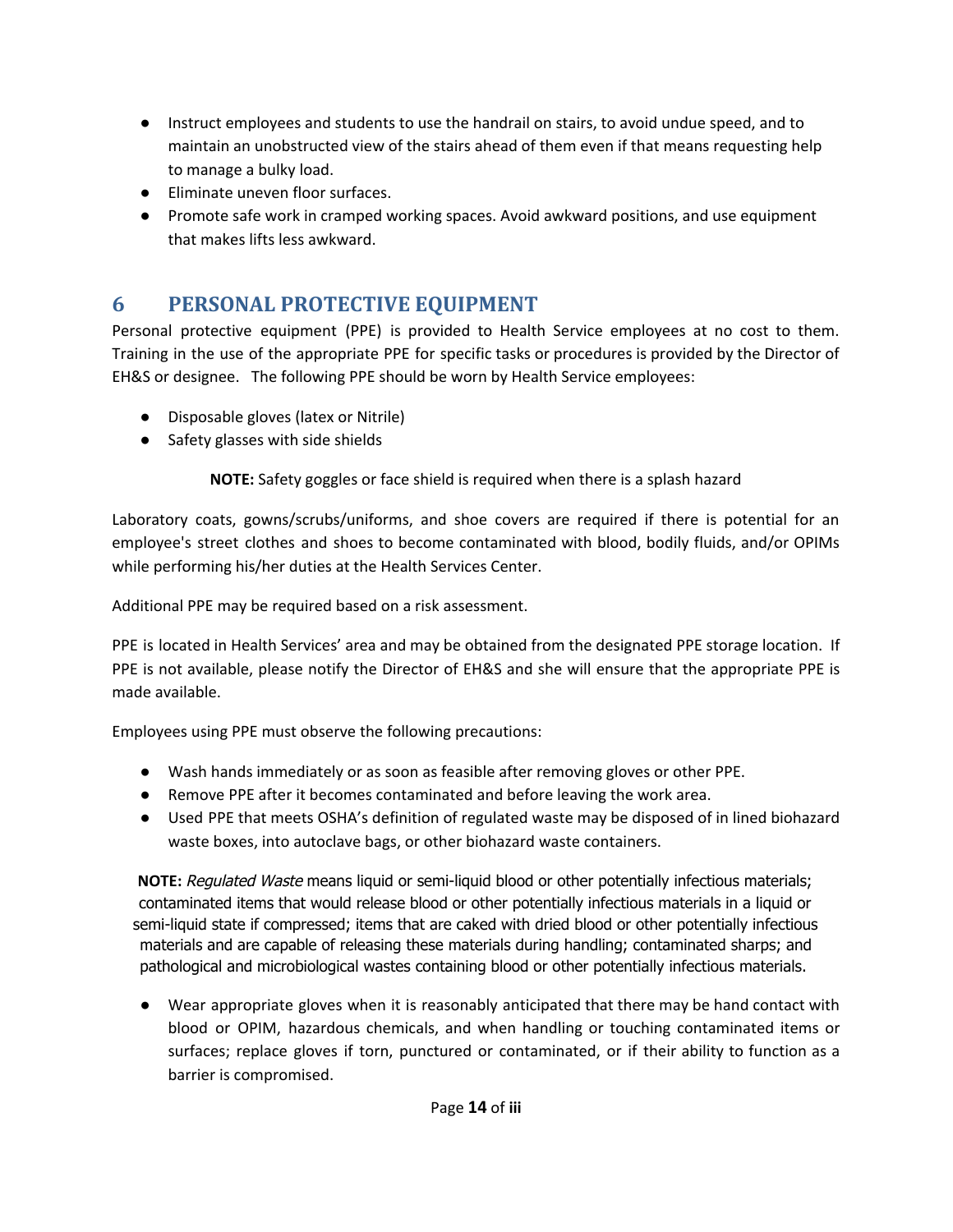- Utility gloves may be decontaminated for reuse if their integrity is not compromised; discard utility gloves if they show signs of cracking, peeling, tearing, puncturing, or deterioration.
- Never wash or decontaminate disposable gloves for reuse.
- Wear appropriate face and eye protection when splashes, sprays, spatters, or droplets of blood or OPIM pose a hazard to the eye, nose, or mouth.
- Remove immediately or as soon as feasible any garment contaminated by blood, OPIM, or a hazardous material in such a way as to avoid contact with the outer surface.

The procedure for handling used PPE is as follows.

- Dispose in a lined biohazard waste box or a hazardous waste container, if the used PPE meets the definition of regulated waste. If it doesn't meet the regulated waste definitions then it can be disposed of into the regular trash.
- Reusable PPE (e.g., safety glasses, face shield) is disinfected with a proper disinfectant prior to re-use.

# <span id="page-14-0"></span>**7 WASTE DISPOSAL**

Safe and environmentally sound management of waste is an integral part of Simmons's environmental management mission. Failure to comply with regulatory requirements can resulted in significant fines and liability, increased costs, and adverse publicity. Simmons is committed to meeting stringent federal, state, and local hazardous waste regulations. Responsibility for compliance with waste regulations begins with those generating waste material.

Health Services may generate the following waste streams. Refer to the Waste Flowchart for the Health Services on how to dispose of these waste streams.

- Hazardous chemical waste
- Biological waste
- Sharps
- Pharmaceuticals, which are considered universal waste
- Non-hazardous waste streams

# <span id="page-14-1"></span>**8 EMERGENCY RESPONSE**

Please refer to Simmons's Emergency Preparedness webpage developed by Public Safety for information on how to prepare for emergencies. Below are the guidelines for hazardous spills, medical emergencies, and post exposure.

# <span id="page-14-2"></span>**8.1 Hazardous Spills**

Below is the procedure for biological and chemical spills: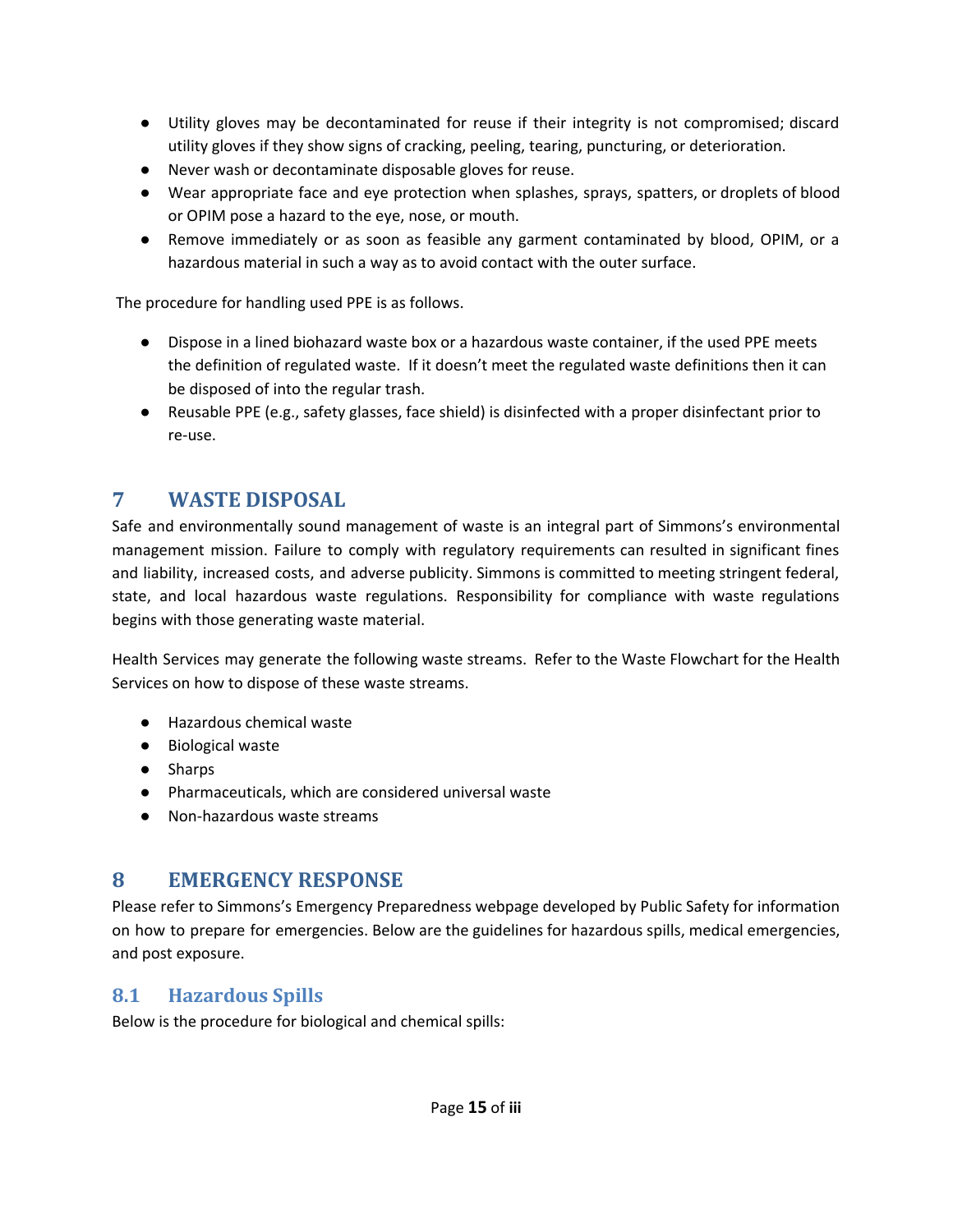- Evacuate the area immediately. Turn off heat sources and equipment, if you are able to do it safely, and close all the doors and windows behind you.
- Call Public Safety immediately at 617-521-1111 as well as 911.
- Try to describe the conditions and identify the material, if known. DO NOT attempt to clean up the spill.
- Follow all instructions from Public Safety officers and other local emergency responders about evacuating or sheltering in place.
- Notify others in the area about the spill.
- If a hazardous material spills/splashes on skin or eyes, flush the affected area immediately with water from an eyewash station or a drench shower for at least 15 minutes or until help arrives.
- If the spill or release occurs outdoors, move upwind from the spill location.

# <span id="page-15-0"></span>**8.2 Post Exposure Evaluation and Follow-up**

Should an exposure incident occur, contact Public Safety at the following number 617-521-1111.

### <span id="page-15-1"></span>**8.3.1 Administration of Post-Exposure Evaluation and Follow-Up**

An immediately available confidential medical evaluation and follow-up will be conducted by an Occupational Health subcontractor. Following initial first aid (clean the wound, flush eyes or other mucous membrane, etc.), the following activities will be performed:

- Document the routes of exposure and how the exposure occurred.
- Identify and document the source individual (unless the employer can establish that identification is infeasible or prohibited by state or local law).
- If exposed to an OPIM,
	- $\circ$  Obtain consent and make arrangements to have the source individual tested as soon as possible to determine HIV, HCV, and HBV infectivity; document that the source individual's test results were conveyed to the employee's health care provider.
	- $\circ$  If the source individual is already known to be HIV, HCV and/or HBV positive, new testing need not be performed.
- Assure that the exposed employee is provided with the source individual's test results and with information about applicable disclosure laws and regulations concerning the identity and infectious status of the source individual (e.g., laws protecting confidentiality).
- After obtaining consent, collect exposed employee's blood as soon as feasible after exposure incident, and test blood for HBV and HIV serological or hazardous materials, when warranted.
- If the employee does not give consent for testing during collection of blood for baseline testing, preserve the baseline blood sample for at least 90 days; if the exposed employee elects to have the baseline sample tested during this waiting period, perform testing as soon as feasible.

#### <span id="page-15-2"></span>**8.3.2 Procedures for Evaluating the Circumstances**

The HR Department ensures that health care professional(s) responsible for employee's hepatitis B vaccination and post-exposure evaluation and follow-up are given a copy of OSHA's bloodborne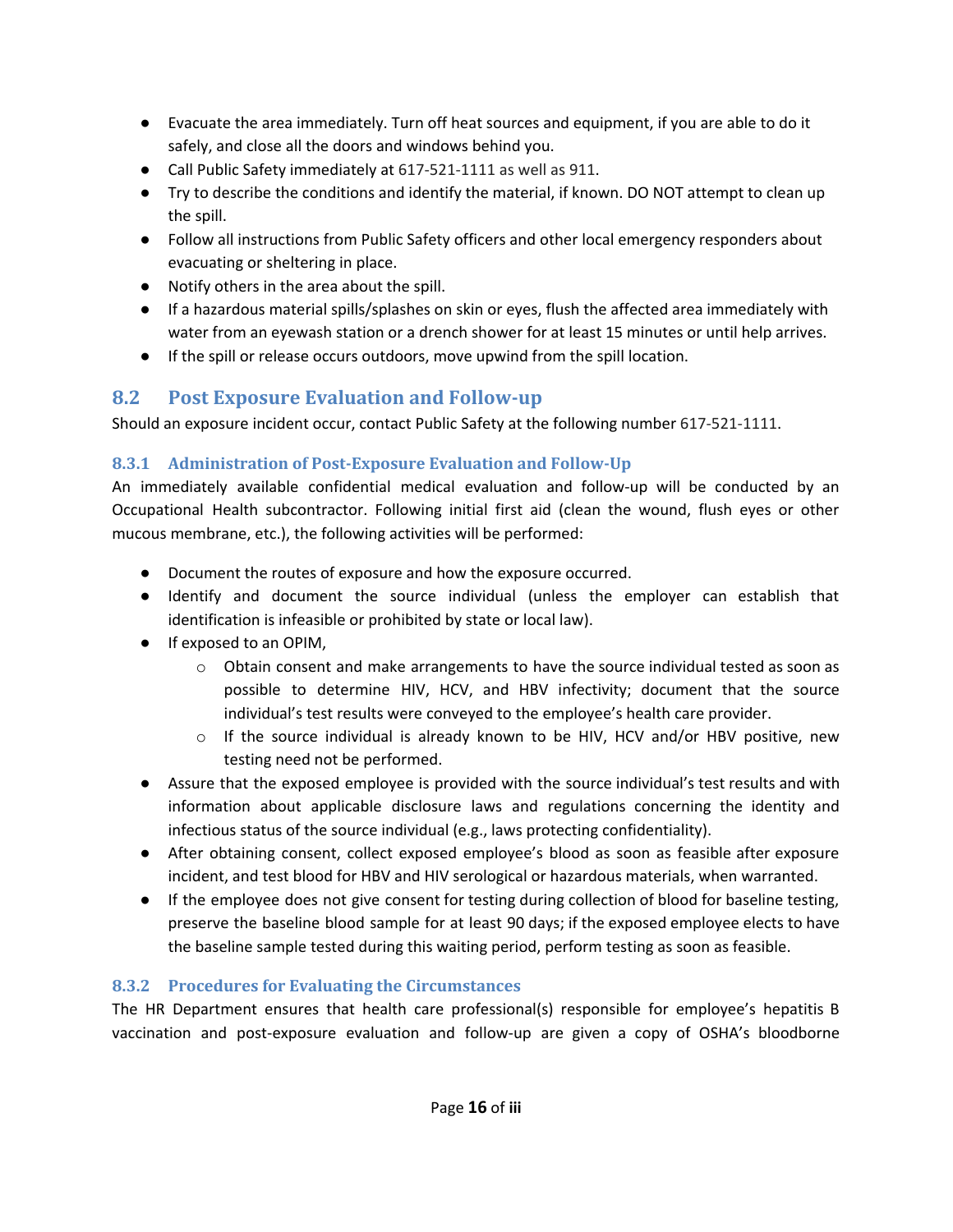pathogens standard. In addition, this department ensures that the health care professional evaluating an employee after an exposure incident receives the following:

- A description of the employee's job duties relevant to the exposure incident
- Route(s) of exposure
- Circumstances of exposure
- If possible, results of the source individual's blood test
- Relevant employee medical records, including vaccination status

The HR Department provides the employee with a copy of the evaluating health care professional's written opinion within 15 days after completion of the evaluation.

The Director of EH&S or designee will review the circumstances of all exposure incidents to determine:

- Engineering controls in use at the time
- Work practices followed
- A description of the device being used (including type and brand)
- PPE that was used at the time of the exposure incident (gloves, eye shields, etc.)
- Location of the incident
- Procedure being performed when the incident occurred
- Employee's training

The HR Department will record all percutaneous injuries from contaminated sharps in a Sharps Injury Log. Health Services or the Director of EH&S will be responsible for notifying OSHA about the incident if required to do so.

If revisions to this manual are necessary the Director of EH&S will ensure that appropriate changes are made. (Changes may include an evaluation of safer devices, adding employees to the exposure determination list, etc.)

#### <span id="page-16-0"></span>**8.3.3 OSHA Reporting**

As of January 1, 2015, all employers must report:

- 1. All work-related fatalities within 8 hours.
- 2. All work-related inpatient hospitalizations, all amputations and all losses of an eye within 24 hours.

Reporting to OSHA is done by:

- Calling OSHA's free and confidential number at 1-800-321-OSHA (6742).
- Calling your closest Area Office during normal business hours.
- Using the online form that will soon be available.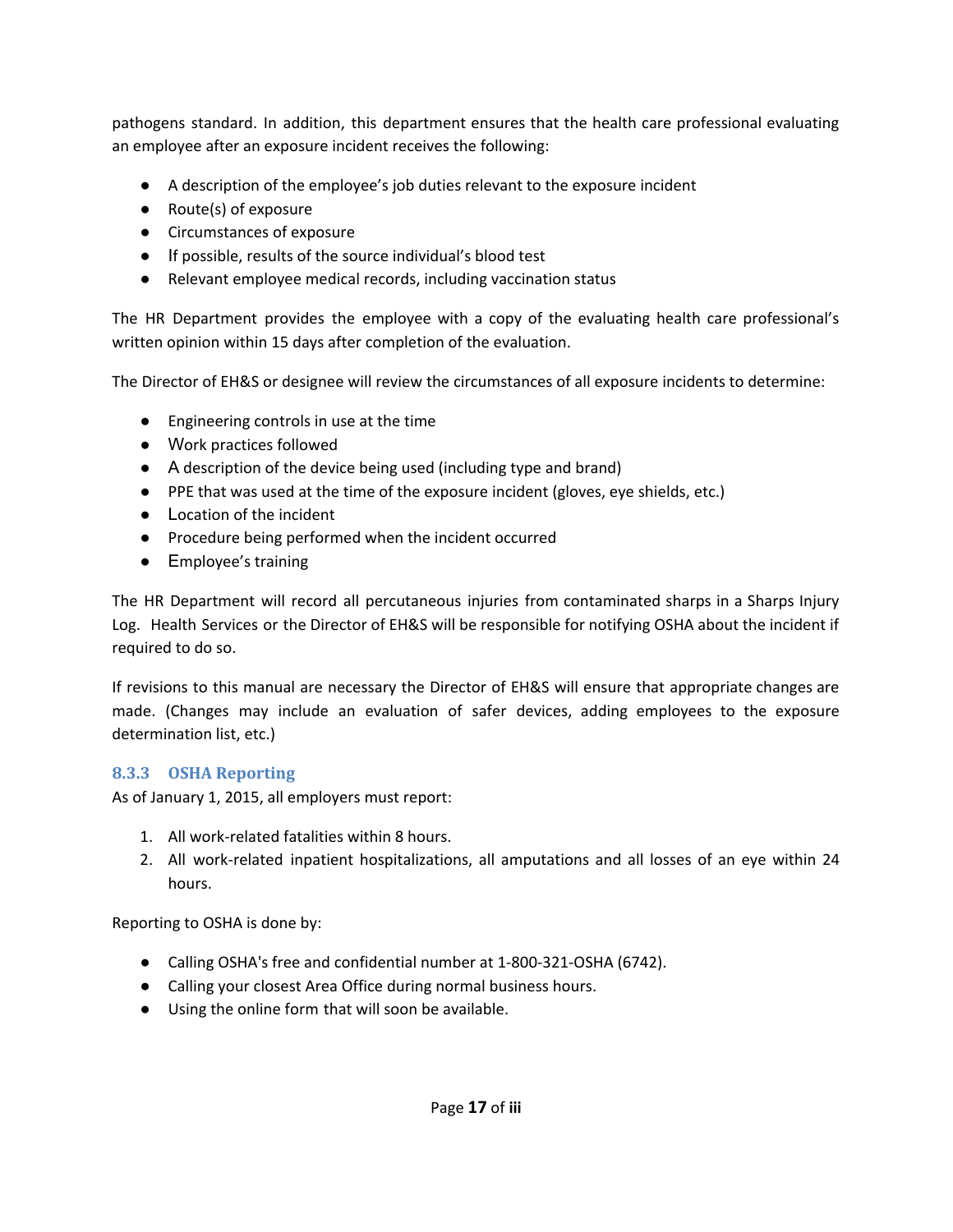Only fatalities occurring within 30 days of the work-related incident must be reported to OSHA. Further, for an in-patient hospitalization, amputation or loss of an eye, these incidents must be reported to OSHA only if they occur within 24 hours of the work-related incident.

# <span id="page-17-0"></span>**9 IMMUNIZATIONS, VACCINATIONS, AND MEDICAL RESTRICTIONS**

Certain biological materials require personnel working with them to receive immunizations and/or have medical restrictions.

## <span id="page-17-1"></span>**9.1 Immunizations and Vaccinations**

Table 2 summarizes the recommendations from the MADPH and/or OSHA. Health care personnel (HCP) include full- and part-time staff with or without direct patient contact, including physicians, students, and volunteers who work in inpatient, outpatient and home-care settings. As a result, this applies to Health Services' employees. Hepatitis B Vaccine is explained in Section 9.2 and not included in this table even though it is required.

| Table 2 - Recommended Immunizations and Vaccinations |                                                                      |  |
|------------------------------------------------------|----------------------------------------------------------------------|--|
| Influenza                                            | 1 dose of flu vaccine every flu season                               |  |
| Tdap/Td                                              | 1 dose of Tdap as soon as possible, then Td boosters every 10 years. |  |
| (Tetanus, diphtheria, pertussis)                     |                                                                      |  |
| MMR (Measles, mumps, rubella)                        | 2 doses of MMR, > 28 days apart or documented                        |  |
|                                                      | laboratory-confirmed immunity to measles and mumps and rubella.      |  |
| Varicella                                            | 2 doses of varicella vaccine, or serologic proof of immunity, or     |  |
|                                                      | history of varicella disease                                         |  |
| Meningococcal                                        | 1 dose of quadrivalent meningococcal vaccine for microbiologists     |  |
|                                                      | who are routinely exposed to N. meningitidis isolates.               |  |

**Influenza:** All Health Services employees should receive annual flu vaccine. Give inactivated flu vaccine (IIV) to any employee. Give live, attenuated influenza vaccine (LAIV) to non-pregnant healthy employee < 49 years of age. IIV is preferred over LAIV for employees in close contact with severely immunosuppressed persons when patients require a protective environment.

**Tetanus/Diphtheria/Pertussis (Td/Tdap)**: All Health Services employees, regardless of age, should receive a single dose of Tdap as soon as feasible if they have not previously received Tdap, and regardless of the interval since last Td dose.

**Measles, Mumps, Rubella (MMR):** All Health Services employees should be immune to measles, mumps, and rubella. Documentation of immunity:

a) 2 doses of MMR on or after the 1st birthday, and at least 1 month apart; or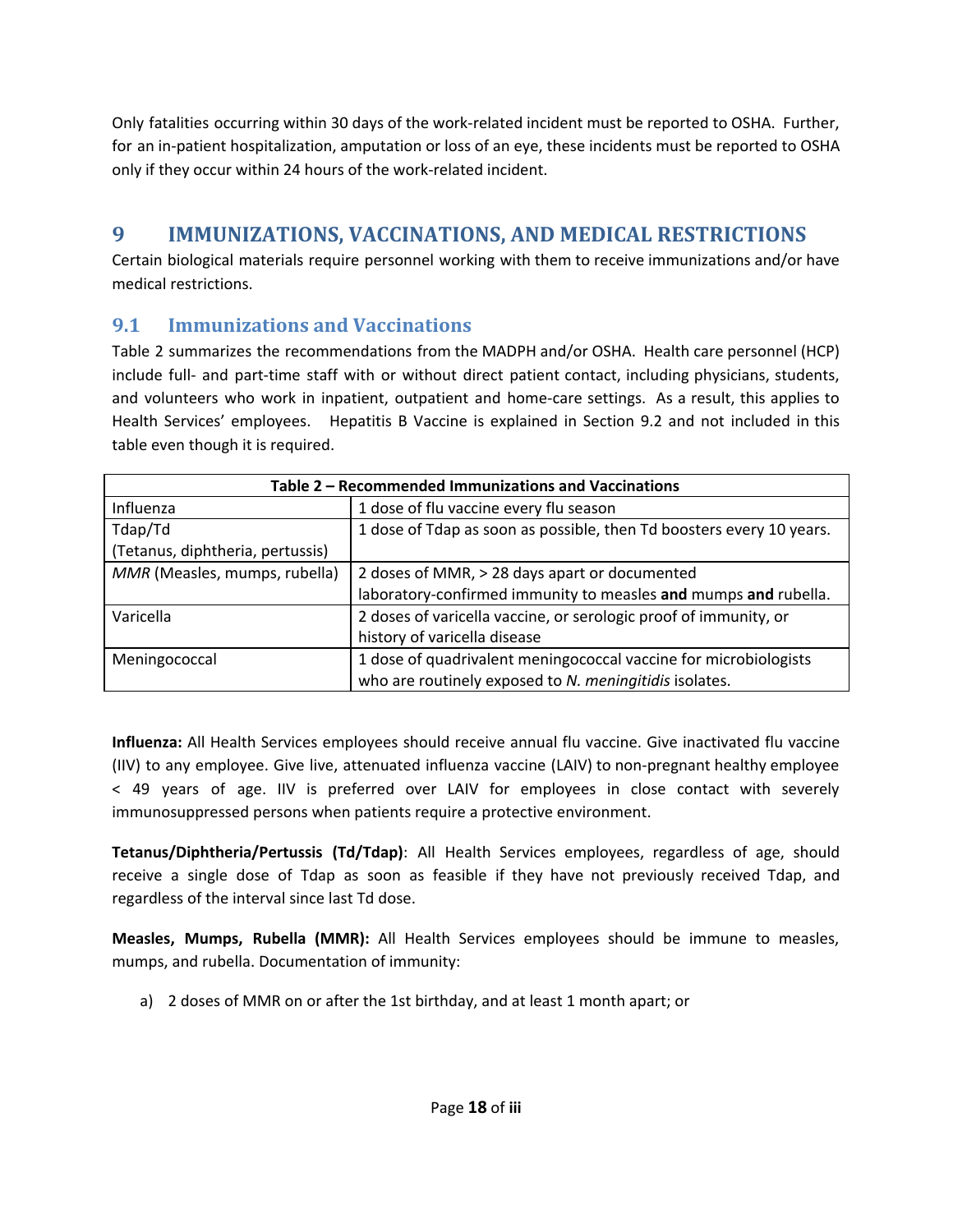b) laboratory evidence of immunity to measles and mumps and rubella or laboratory confirmation of each disease (Consider employees with "indeterminate" or "equivocal" immunity as susceptible).

**Varicella:** All Health Services employees should be immune to varicella. Evidence of immunity to varicella includes: documentation of 2 doses of vaccine, > 4 weeks apart; laboratory evidence of immunity or laboratory confirmation of disease; diagnosis of history of varicella disease or herpes zoster by a health-care provider, including school or occupational health nurse.

**Meningococcal:** Quadrivalent meningococcal conjugate vaccine (MCV4) is recommended for microbiologists 55 years and younger who are routinely exposed to *N.meningitidis* isolates*.* MCV4 is preferred over quadrivalent meningococcal polysaccharide vaccine (MPSV4) for those 56 and older who have been vaccinated previously with MCV4 or anticipate multiple doses. Microbiologists of all ages who remain at risk should be revaccinated every 5 years.

#### <span id="page-18-0"></span>**9.2 Hepatitis B Vaccine**

The Director of EH&S or contractor will provide training to employees on HBV vaccinations, addressing safety, benefits, efficacy, methods of administration, and availability.

The HBV vaccination series is available at no cost after initial employee training and within 10 days of initial assignment to all employees identified in the exposure determination section of this plan. Vaccination is encouraged unless:

- 1. Documentation exists that the employee has previously received the series;
- 2. Antibody testing reveals that the employee is immune; or
- 3. Medical evaluation shows that vaccination is contraindicated.

**NOTE:** Employees in certain populations at high risk for chronic hepatitis B (e.g. those born in countries

with high and moderate endemicity, behavioral risk factors, immunosuppression, liver disease of unknown etiology) should be tested for HBsAg and anti-HBc/anti-HBs to determine infection status prior to vaccination.

However, if an employee declines the vaccination, the employee must sign a declination form. Employees who decline may request and obtain the vaccination at a later date at no cost. Documentation of refusal of the vaccination is kept at the HR Department's Office. Vaccination will be provided by an Occupational Health subcontractor, which is contracted by the HR Department. Below is an example of a HBV Declination form in italics.

#### *HEPATITIS B VACCINE DECLINATION (MANDATORY)*

*I understand that due to my occupational exposure to blood or other potentially infectious materials I* may be at risk of acquiring hepatitis B virus (HBV) infection. I have been given the opportunity to be vaccinated with hepatitis B vaccine, at no charge to myself. However, I decline hepatitis B vaccination at this time. I understand that by declining this vaccine, I continue to be at risk of acquiring hepatitis B, a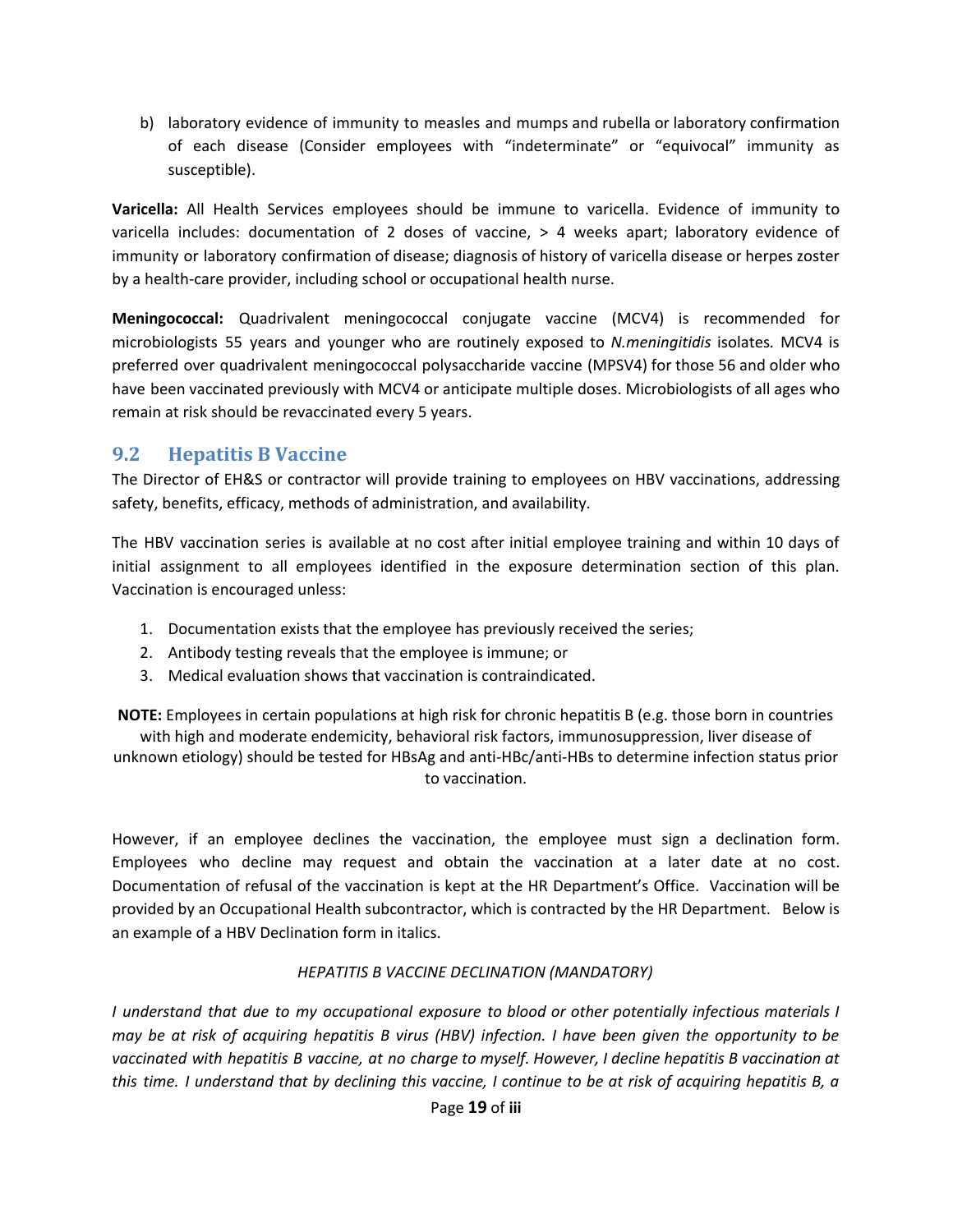*serious disease. If in the future I continue to have occupational exposure to blood or other potentially infectious materials and I want to be vaccinated with hepatitis B vaccine, I can receive the vaccination series at no charge to me.*

| Signed: (Employee Name) | Date. |
|-------------------------|-------|
|                         |       |

*Print Name: \_\_\_\_\_\_\_\_\_\_\_\_\_\_\_\_\_\_\_\_\_\_\_\_\_\_\_\_\_\_\_\_\_*

Following the medical evaluation, a copy of the health care professional's written opinion will be obtained and provided to the employee within 15 days of the completion of the evaluation. It will be limited to whether the employee requires the hepatitis vaccine and whether the vaccine was administered.

### <span id="page-19-0"></span>**9.3 Tuberculosis Testing**

Health Services staff should receive baseline Tuberculosis (TB) screening upon hire, using two-step TST or a single BAMT to test for infection with *M. tuberculosis*.

For employees who have no documentation of a TST within the last year, a 2-step TST screening procedure will be administered by a healthcare professional to establish baseline results. Documentation of outside TST administration and reading may be accepted if the documentation is by a facility trained in public health/occupational medicine (i.e. Health Services, Public Health Department, Occupational Health Department of other healthcare facilities, private physician).

After baseline testing for infection with *M. tuberculosis*, additional TB screening is not necessary unless an exposure to *M. tuberculosis* occurs.

Health Services staff with a baseline positive or newly positive test result for *M. tuberculosis* infection (i.e., TST or BAMT) or documentation of treatment for LTBI or TB disease should receive one chest radiograph result to exclude TB disease (or an interpretable copy within a reasonable time frame, such as 6 months). Repeat radiographs are not needed unless symptoms or signs of TB disease develop or unless recommended by a clinician

#### <span id="page-19-1"></span>**9.4 Other Medical Restrictions**

Restrictions or recommendations will be made on an individual basis after discussion with either an occupational medicine practitioner or the affected individual's personal physician.

Examples of some conditions that might warrant special precautions are infection, immunosuppressive conditions, or drug therapy that suppresses the immune system. Therefore, anyone who has any of the above-mentioned conditions is encouraged to inform their personal physician about any issues that prevent them from being able to work with biological materials.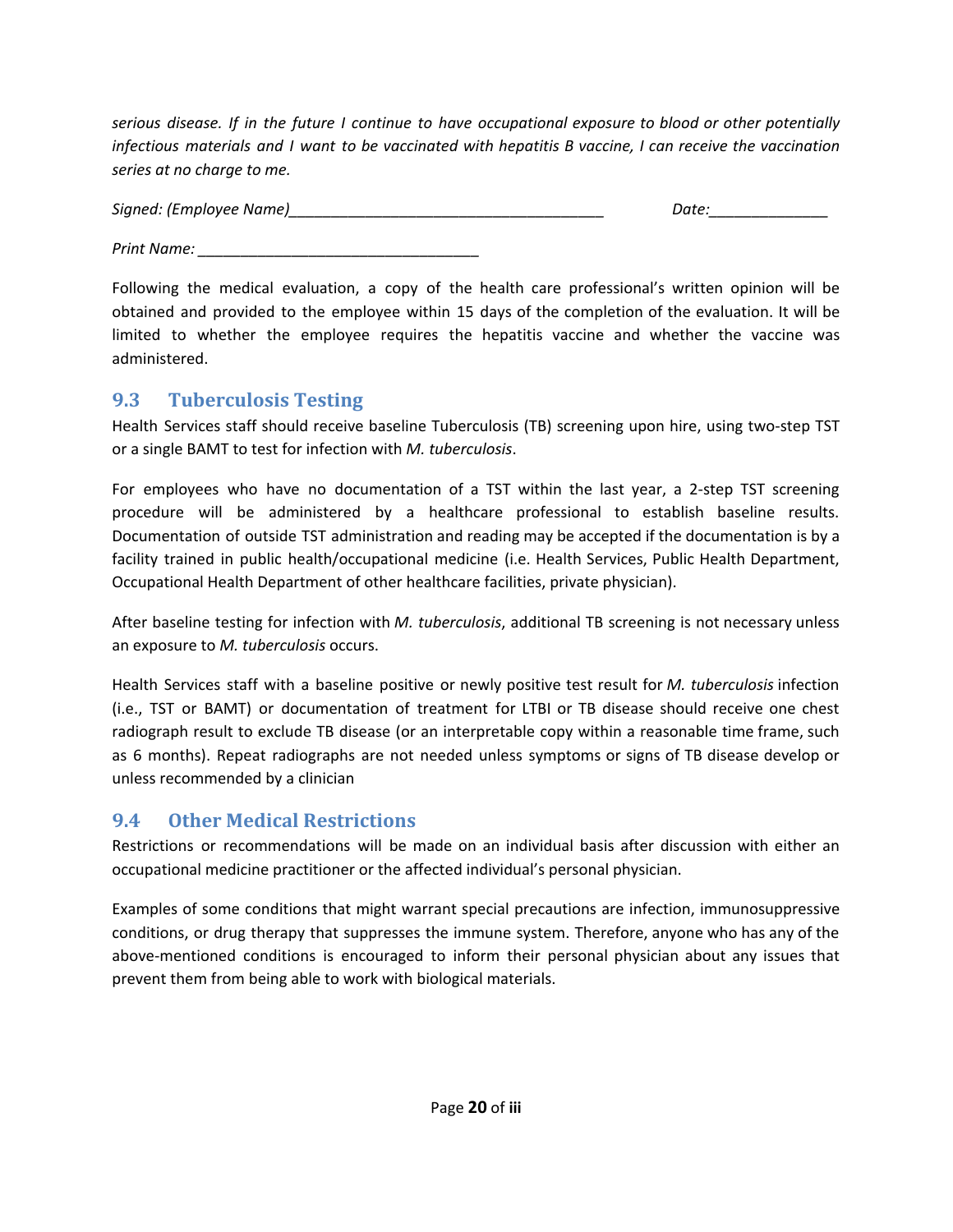# <span id="page-20-0"></span>**10 TRAINING AND RECORDKEEPING**

## <span id="page-20-1"></span>**10.1 Training**

Training will be performed within one month of hiring and an annual basis thereafter. The training will covered the topics, which are required by OSHA, MADPH, and other regulatory agencies and best management practices.

Employees who have occupational exposure to BBPs receive initial and annual training conducted by the Director of EH&S or designee. The training will include the epidemiology, symptoms, and transmission of BBP diseases. In addition, the training program covers, at a minimum, the following elements:

- A copy and explanation of the OSHA BBP standard
- An explanation of our ECP and how to obtain a copy
- An explanation of methods to recognize tasks and other activities that may involve exposure to blood and OPIM, including what constitutes an exposure incident
- An explanation of the use and limitations of engineering controls, work practices, and PPE
- An explanation of the types, uses, location, removal, handling, decontamination, and disposal of PPE
- An explanation of the basis for PPE selection
- Information on the hepatitis B vaccine, including information on its efficacy, safety, method of administration, the benefits of being vaccinated, and that the vaccine will be offered free of charge
- Information on the appropriate actions to take and persons to contact in an emergency involving blood or OPIM
- An explanation of the procedure to follow if an exposure incident occurs, including the method of reporting the incident and the medical follow-up that will be made available
- Information on the post-exposure evaluation and follow-up that the employer is required to provide for the employee following an exposure incident
- An explanation of the signs and labels and/or color coding required by the standard and used at this facility
- An opportunity for interactive questions and answers with the person conducting the training session.

# <span id="page-20-2"></span>**10.2 Training Records**

Training records are completed for each employee upon completion of training. These documents will be kept for at least three years at HR Department. The training records include:

- The dates of the training sessions
- The contents or a summary of the training sessions
- The names and qualifications of persons conducting the training
- The names and job titles of all persons attending the training sessions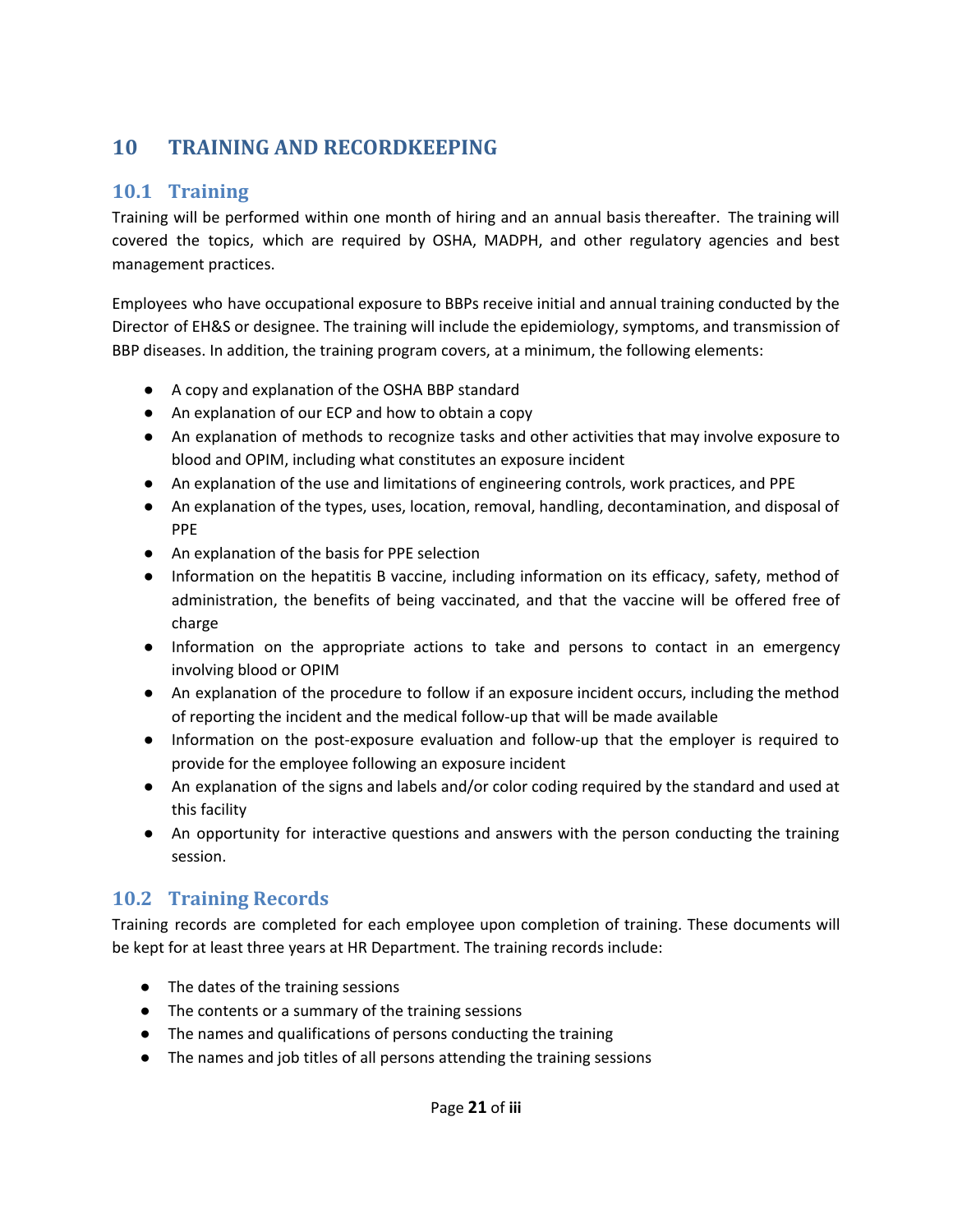Employee training records are provided upon request to the employee or the employee's authorized representative within 15 working days. Such requests should be addressed to the HR Department.

# <span id="page-21-0"></span>**10.3 Medical Records**

Medical records are maintained for each employee with occupational exposure in accordance with 29 CFR 1910.1020, "Access to Employee Exposure and Medical Records."

HR Department is responsible for maintenance of the required medical records. These confidential records are kept in HR Department's Office for at least the duration of employment plus 30 years.

Employee medical records are provided upon request of the employee or to anyone having written consent of the employee within 15 working days. Such requests should be sent to the HR Office, 300 The Fenway, Boston, MA 02115.

### <span id="page-21-1"></span>**10.4 OSHA Recordkeeping**

An exposure incident is evaluated to determine if the case meets OSHA's Recordkeeping Requirements (29 CFR 1904). This determination and the recording activities are done by the HR Department.

## <span id="page-21-2"></span>**10.5 Sharps Injury Log**

In addition to the 1904 Recordkeeping Requirements, all percutaneous injuries from contaminated sharps are also recorded in a Sharps Injury Log. All incidences must include at least:

- Date of the injury
- Type and brand of the device involved (syringe, suture needle)
- Department or work area where the incident occurred
- Explanation of how the incident occurred.

This log is reviewed as part of the annual program evaluation and maintained for at least five years following the end of the calendar year covered. If a copy is requested by anyone, it must have any personal identifiers removed from the report.

# <span id="page-21-3"></span>**11 EH&S REGULATIONS, BMPs, AND REFERENCES**

The following EH&S regulations, BMPS, and references were used to develop this manual.

#### <span id="page-21-4"></span>**11.1 OSHA**

This section highlights OSHA standards and directives related to healthcare. The details associated with these standards and directives are found on the following webpage: <https://www.osha.gov/SLTC/healthcarefacilities/standards.html>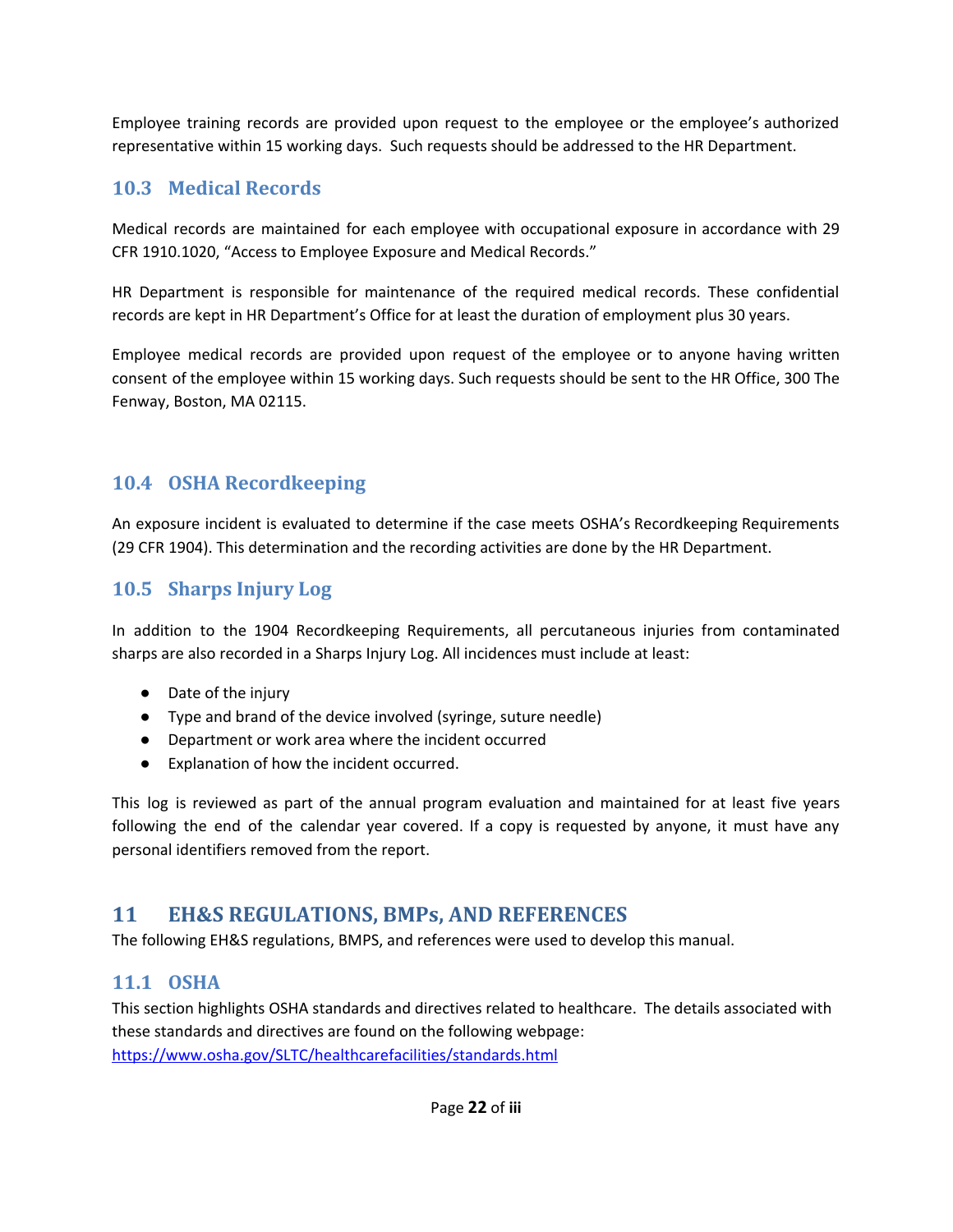#### <span id="page-22-0"></span>**11.1.1 General Industry Standards**

The following General Industry Standards apply to Health Services:

- 29 Code of Federal Regulations (CFR) 1910.132 Personal Protective Equipment
- 29 CFR 1910.133 –Eye Protection
- 29 CFR 1910.134 Respiratory Protection
- 29 CFR 1910.1030 Bloodborne Pathogens
- 29 CFR 1910.1200 Hazard Communication

### <span id="page-22-1"></span>**11.1.2 Directives and Enforcement Policies**

OSHA has developed the following directives and enforcements policies to provide instructions to compliance officers.

- Enforcement Procedures and Scheduling for Occupational Exposure to Tuberculosis
- Inspections Guidance for Inpatient Healthcare Settings
- Enforcement Procedures for the Occupational Exposure to Bloodborne Pathogens

## <span id="page-22-2"></span>**11.2 Environmental Regulations**

The environmental impacts associated with Health Services are waste generation and sink disposal. Below are the regulations, which provide the requirements for these environmental impacts.

- The Resource Conservation and Recovery Act (RCRA) is the public law that creates the framework for the proper management of hazardous and non-hazardous solid waste. The law describes the waste management program mandated by Congress that gave the U.S. Environmental Protection Agency (EPA) authority to develop the RCRA program. Under RCRA, EPA provides regulations about hazardous waste, medical waste, universal waste, and non-hazardous waste.
- Massachusetts Department of Environmental Protection has developed the following regulations, which apply to Health Services:
	- o 310 CMR 30.000 Hazardous waste management
	- o 310 CMR 40 Emergency Response/Spill Reporting
- Massachusetts Water Resource Authority's 360 CMR 10.000 Sewer Use.

## <span id="page-22-3"></span>**11.3 Public Health Regulations**

The Massachusetts Department of Public Health (MADPH) issued the following regulations with regards to Health Services:

- 105 Code of Massachusetts Regulations (CMR) 480.000, *Minimum Requirements for the Management of Medical or Biological Waste (State Sanitary Code Chapter VIII)*
- *●* 105 CMR 300.000, *Reportable Diseases, Surveillance, and Isolation and Quarantine*
- 105 CMR 700.000, *Implementation of Massachusetts General Law 94C,* which is the Controlled Substance Act